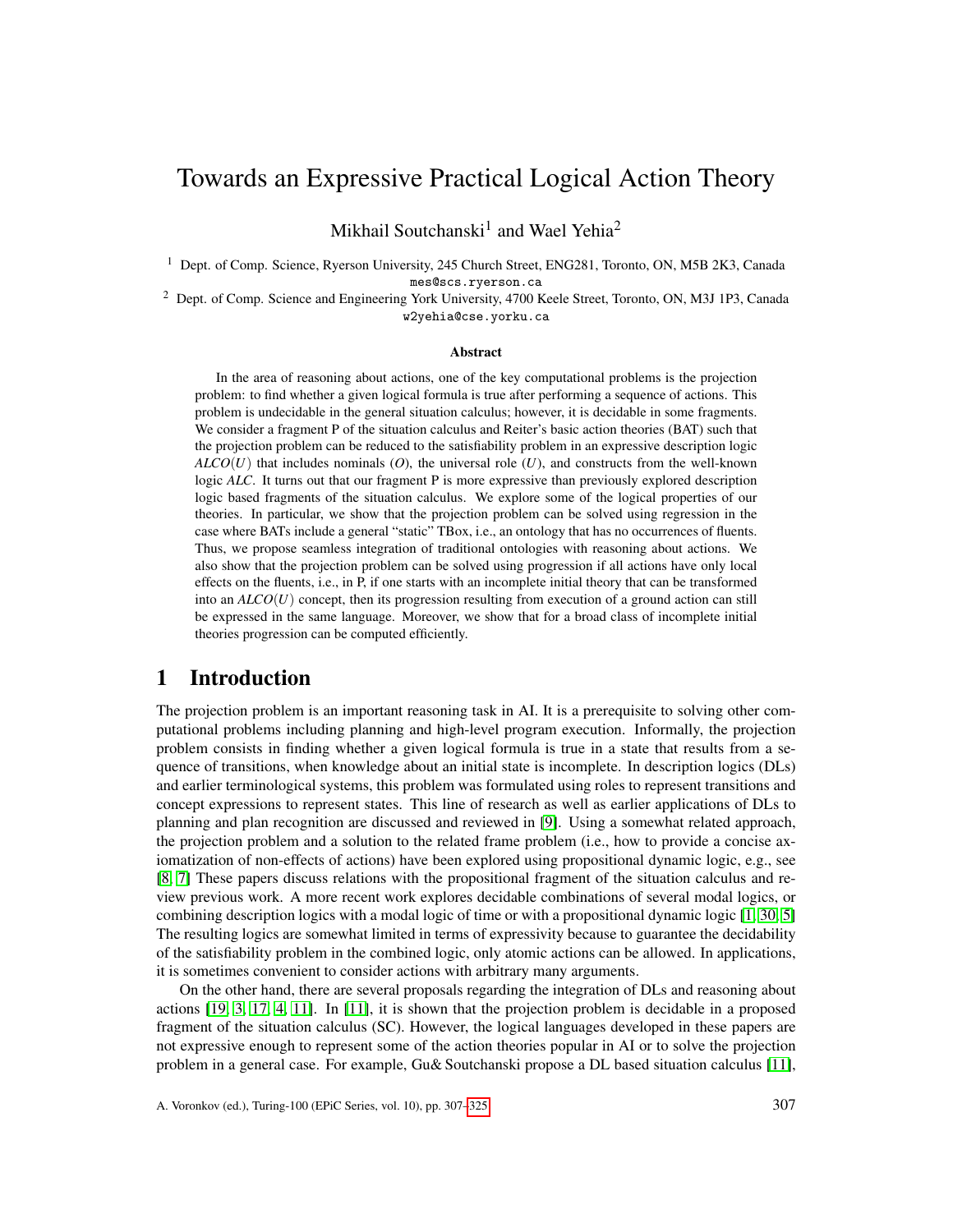where the projection problem is reduced to the satisfiability problem in  $ALO(U)$ , a DL that adds nominals *O* and the universal (global) role *U* to the well known description logic *ALC*. The universal role links any two individuals in the domain; it is introduced to add the usual unguarded ∀- and ∃-quantifiers which are handy to represent incomplete knowledge about an initial state and about conditional effects. They consider Reiter's basic action theories (BATs) [\[28\]](#page-18-2), but impose syntactic constraints on the formulas that can appear in axioms by concentrating on a subset  $F O_{DL}$  of  $FO<sup>2</sup>$  formulas, where  $FO<sup>2</sup>$  is a fragment of first order logic (FOL) with only two variables. In the fragment of SC that they consider, action functions may have at most two object arguments, the formulas in the precondition axioms (PA) and context formulas in the successor state axioms (SSA) should be *FODL* formulas (if the situation argument is suppressed), where  $F O_{DL}$  formulas are those  $F O^2$  formulas, which can be translated into a concept in  $ALO(U)$  using the standard translation between DLs and fragments of FOL. They illustrate their proposal with several realistic examples of dynamic domains, but it turns out that some of the wellknown examples, e.g., the Logistics domain from the first International Planning Competition (IPC) [\[26\]](#page-18-3), cannot be represented due to syntactic restrictions on the language they consider. Here and subsequently, when we mention planning domain specifications, we consider them as FOL theories without making the Domain Closure Assumption (DCA) common in planning, i.e., without reducing them to purely propositional level. Later, [\[10\]](#page-17-10) introduces a possible extension, where the syntactic restrictions on the class of formulas *FODL* are relaxed, but stipulates SSAs for dynamic roles (fluents with two object arguments and one situational argument) to be context-free. She conjectures, but does not prove, that the projection problem in that extension can be reduced to satisfiability in  $AICO(U)$ .

In our paper, we consider an even more expressive fragment of SC, called  $\mathscr P$ , where all SSAs can be context dependent with context conditions formulated in a language  $L$  that includes  $FO_{DL}$  as a proper fragment. Manual translations of planning specifications (from IPC) into our language  $\mathscr P$  show that  $\mathscr P$ has expressive power sufficient to represent not only Blocks World and Logistics, but also many other popular benchmarks [\[12,](#page-17-11) [31\]](#page-18-4). In any case, reducing projection to satisfiability in  $AICO(U)$  is justified by the fact that there are several off-the-shelf OWL2 reasoners that can be employed to solve the latter problem, since a DL *SROIQ* underlying the Web Ontology Language (OWL2) includes *ALCO*(*U*) as a fragment [\[6\]](#page-17-12). We concentrate on foundational work and explore the logical properties of  $\mathscr{P}$ .

Our paper contributes to reasoning about actions by formulating an expressive fragment of SC where the projection problem is decidable without the domain closure assumption (DCA) and closed world assumption (CWA), i.e., when an initial theory is incomplete and is not purely propositional.

#### 2 Definition of  $\mathscr P$

The situation calculus (SC) is a many-sorted language with disjoint sorts *object*, *action*, *situation*, where the situation terms are built using the constant  $S_0$ , the initial situation, and the function  $d\rho(a,s)$  that denotes the new situation that results from executing an action *a* in situation *s*. (Lower case *a* represents variable of sort action, *s* represents variable of sort situation, while upper case *A*, possible with arguments, stands for an action function.) We assume that the reader is familiar with SC from [\[27,](#page-18-5) [28\]](#page-18-2) and knows that a BAT  $\mathscr{D} = \mathscr{D}_{AP} \cup \mathscr{D}_{SS} \cup UNA \cup \mathscr{D}_{S_0} \cup \Sigma$  consists of the *precondition axioms* (PAs)  $\mathscr{D}_{AP}$ , that use the binary predicate symbol *Poss*, one axiom for each action function, characterizing when action is possible, *successor state axioms* (SSAs)  $\mathscr{D}_{SS}$ , one axiom for each fluent, that define a value of the fluent in the next situation  $do(a, s)$  given values of fluents in current situation *s*, depending on whether *a* was action that makes the fluent true, or if the fluent was already true in *s*, whether *a* is an action that makes the fluent false, a set of *unique name* axioms *UNA*, an *initial* theory  $\mathscr{D}_{S_0}$  that specifies an incomplete theory of the initial situation  $S_0$ , and  $\Sigma$  - a set of domain independent *foundational* axioms about the relation  $s_1 \preceq s_2$  of precedence between situations  $s_1$  and  $s_2$ . In [\[28\]](#page-18-2), axioms  $\Sigma$  are formulated in second-order logic, all other axioms are in many-sorted FOL, so we assume the usual definitions of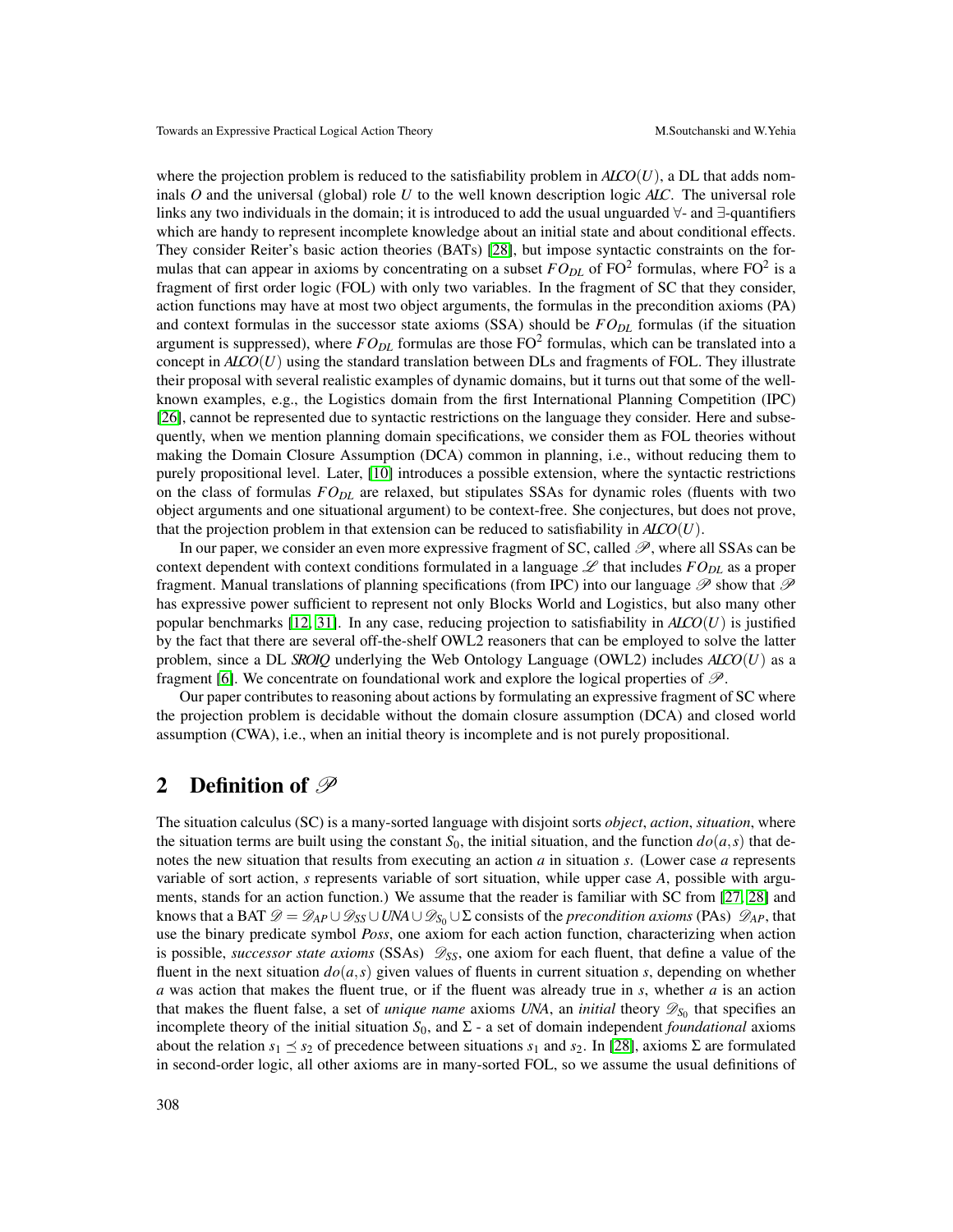sorts, terms, well-formed formulas, and so on. A fluent is a predicate with the last argument *s* of sort situation. As usual, we say that a situation calculus FOL formula  $\psi(s)$  is *uniform* in *s*, if *s* is the only situation term mentioned in  $\psi(s)$ , the formula  $\psi$  has no occurrences of the predicates *Poss*,  $\prec$ , and has no quantifiers over variables of sort situation. The formula ψ obtained by deleting all arguments *s* from fluents in the formula  $\psi(s)$  uniform in *s* is called the formula with *suppressed* situation argument (this is convenient when defining syntactic constraints on  $\psi$ ); the interested readers can find details in [\[27\]](#page-18-5).

Fluents with a single object argument,  $F(x, s)$ , are called *dynamic concepts*, and fluents with two object arguments,  $F(x, y, s)$ , are called *dynamic roles*. In the signature of a BAT  $\mathscr{D}$ , any predicate that is not a fluent must have either one or two arguments, and is called either a *(static) concept*, or a *(static) role*, respectively. Subsequently, we consider only BATs with relational fluents, and do not allow any other function symbols except  $do(a, s)$  and action functions. In particular, terms of sort object can be only constants or variables. Actions may have any number of object arguments.

To specify syntactic constraints on  $\mathscr{D}_{ap}$  and  $\mathscr{D}_{ssa}$ , we consider a language  $\mathscr{L}$ , that has at most  $n+2$ object variables  $x, y, z_1, \ldots, z_n$ , for some integer  $n > 0$ . We assume  $\mathscr L$  has at least *n* constants  $b_i, 1 \le i \le n$ . The purpose of the variables  $z_i$  is to serve as place-holders to be instantiated with constants  $b_i$  that occur as named object arguments of ground action terms. This language  $L$  consists of two related sets of formulas:  $\mathbf{F}^x$  and  $\mathbf{F}^y$ . Formulas  $\phi(x)$  from the set  $\mathbf{F}^x$  can have as free variables either *x*, or some of the place-holder variables  $z_i$ ,  $1 \le i \le n$ , but cannot have free occurrences of *y*. Formulas  $\phi(y)$  from the set  $\mathbf{F}^y$  can have free occurrences of either *y*, or some of the place holders  $z_i$ ,  $1 \le i \le n$ , but cannot have free occurrences of *x*. Note the formulas  $\phi$  may have free variables  $z_i$  that are not shown explicitly, but it will be always clear from the context which variables are free in the formulas. We use the symbol  $\tilde{\cdot}$ to denote a bijection between  $\mathbf{F}^x$  and  $\mathbf{F}^y$ . If  $\phi(x) \in \mathbf{F}^x$ , then  $\widetilde{\phi}(y)$  is the *dual* formula of  $\phi(x)$ , obtained by renaming in  $\phi(x)$  every occurrence of x (both free and bound) with y and every bound occurrence of *y* with *x*. Similarly, if  $\phi(y) \in \mathbf{F}^y$ , then  $\widetilde{\phi}(x)$  is the *dual* formula to  $\phi(y)$  obtained by replacing every occurrence of *y* with variable *x*, and every bound occurrence of *x* with *y*. The sets  $\mathbf{F}^x$  and  $\mathbf{F}^y$  have a non-empty intersection. For example, sentences that mention constants only, and F *x* formulas that have only occurrences of *z* variables belong to both  $\mathbf{F}^x$  and to  $\mathbf{F}^y$ . Each formula  $\phi$  without *x*, *y* variables is mapped by bijection  $\phi$  to itself. We are ready to give the following inductive definition.

**Definition 1.** Let  $\mathcal{L}$  be the set of first-order logic formulas such that  $\mathcal{L} = F^x \cup F^y$ , and  $\tilde{\cdot}$  be a bijection between formulas in  $F^x$  and  $F^y$  as defined above, where the sets  $F^y$  and  $F^x$  are minim *between formulas in F x and F y as defined above, where the sets F y and F x are minimal sets constructed as follows. (We focus on F x , since F y is similar.)*

- *1.*  $\top$  *and*  $\bot$  *are in*  $\mathbf{F}^x$ *.*
- *2. If AC is a unary predicate symbol, z is a variable distinct from x and y, and b is a constant, then the formulas*  $AC(x)$ *,*  $AC(z)$ *, and*  $AC(b)$  *are in*  $F^x$ *.*
- *3. If b is a constant, and z is a variable that is distinct from x and y, then the formulas*  $x = x$ *,*  $x = b$ *,*  $x = z$  are in  $\mathbf{F}^x$ .
- *4. If R is a binary predicate symbol, b*<sup>1</sup> *and b*<sup>2</sup> *are constants, and z*<sup>1</sup> *and z*<sup>2</sup> *are variables that* are distinct from x and y, then  $R(z_1, z_2)$ ,  $R(b_1, b_2)$ ,  $R(b_1, z_2)$ ,  $R(z_1, b_2)$ ,  $R(x, b_2)$  and  $R(x, z_2)$  are *formulas in*  $\mathbf{F}^x$ .
- *5. If*  $\phi \in \mathbf{F}^x$ , then also  $\neg \phi \in \mathbf{F}^x$ .
- *6. If*  $\phi, \psi \in \mathbf{F}^x$ , then both  $(\phi \land \psi) \in \mathbf{F}^x$  and  $(\phi \lor \psi) \in \mathbf{F}^x$ .
- *7.* If  $\phi(x) \in \mathbf{F}^x$ , R is a binary predicate symbol, b is any constant, z is any variable distinct from *x* and *y*, and  $\dot{\phi}(y)$  *is the formula dual to*  $\dot{\phi}(x)$ *, then all of the following formulas with quantifiers* guarded by R belong to  $F^x$ :  $\exists y.R(x,y) \wedge \widetilde{\phi}(y)$ ,  $\exists y.R(b,y) \wedge \widetilde{\phi}(y)$ ,  $\exists y.R(z,y) \wedge \widetilde{\phi}(y)$ , as well as  $\forall y. R(x, y) \supset \phi(y), \forall y. R(b, y) \supset \phi(y), \forall y. R(z, y) \supset \phi(y).$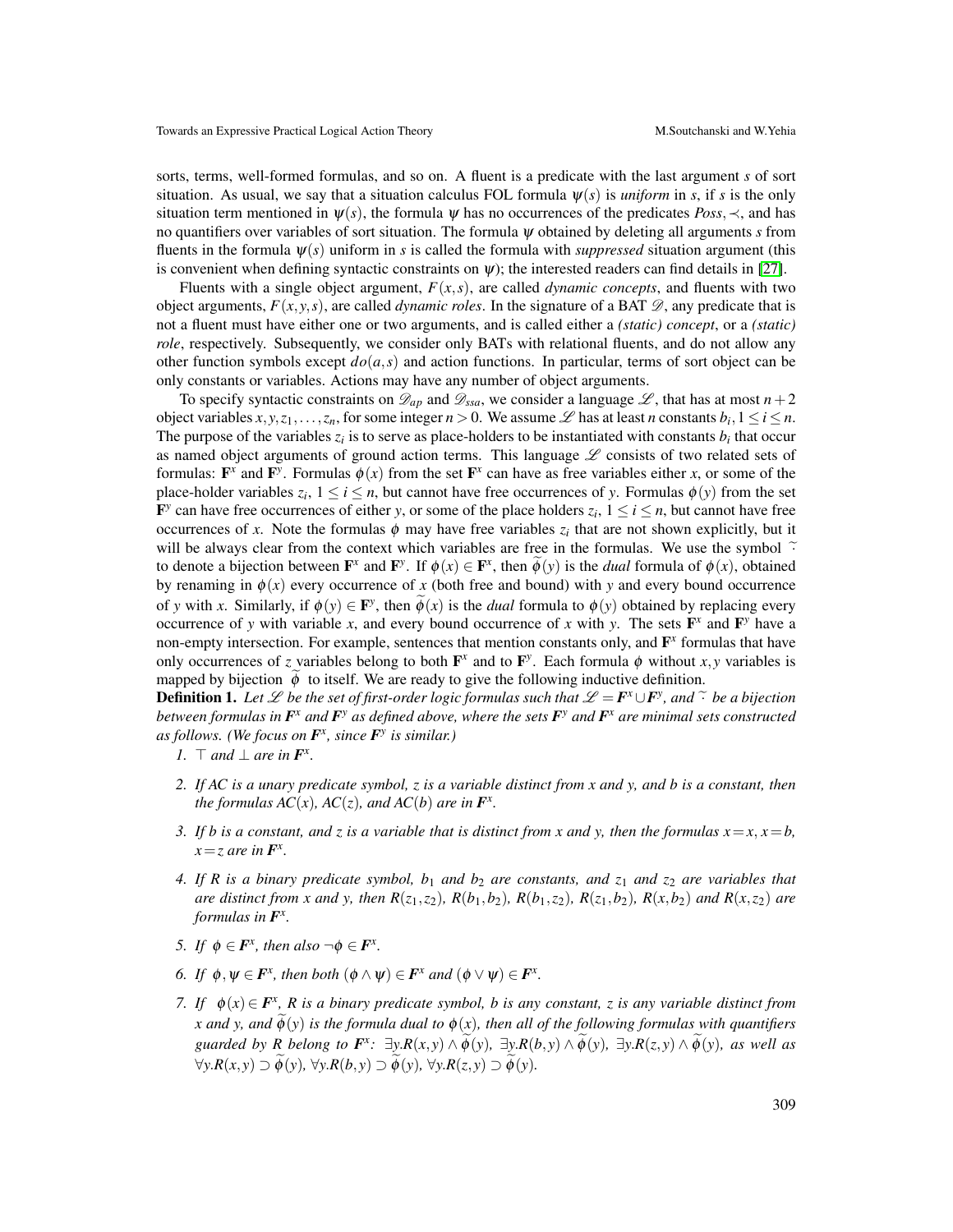*8. If*  $\phi \in \mathbf{F}^x$ ,  $\widetilde{\phi}$  *is the formula dual to*  $\phi$ *, then*  $[\exists x] \cdot \phi(x)$ ,  $[\forall x] \cdot \phi(x)$  *as well as*  $[\exists y] \cdot \widetilde{\phi}(y)$ ,  $[\forall y] \cdot \widetilde{\phi}(y)$ *belong to F x , where* [∃] *(*[∀]*, respectively) means quantifiers are optional and applied only when a formula has a free variable.*

The intuition behind the definition of  $\mathscr L$  is that any variable *z* other than *x* and *y* has to be free in a formula from  $L$ . The set of formulas  $F O_{DL} = F O_{DL}^x \cup F O_{DL}^y$  defined in [\[11\]](#page-17-9) is a proper subset of  $L$ because the set of formulas  $FO_{DL}^x$  ( $FO_{DL}^y$ , respectively) is a proper subset of  $\mathbf{F}^x$  ( $\mathbf{F}^y$ , respectively): no place holder variables  $z_1, \ldots, z_n$  are allowed in  $FO_{DL}^x$  and  $FO_{DL}^y$ . We say a formula  $\phi \in \mathscr{L}$  is a *z-free*  $\mathscr{L}$ *formula*, if all occurrences of variables *z* (if any), other than *x* and *y*, in  $\phi$  are instantiated with constants.

<span id="page-3-0"></span>**Lemma 1.** *There are syntactic translations between the set of z-free formulas*  $\phi \in \mathcal{L}$  *and the concept expressions from the language ALCO*(*U*) *in both directions, i.e., they are equally expressive. Moreover, such translations lead to no more than a linear increase in the size of the formula.*

This lemma is proved using the standard translation between DLs and FOL; the proof is similar to the proof of Lemma 1 in [\[11\]](#page-17-9). Using the fluents *Loaded*(*box*,*s*), *At*(*box*, *city*,*s*), and *In*(*box*, *vehicle*,*s*) from Logistics as an example, after suppressing *s*, a *z*-free L formula *Loaded*( $B_1$ )  $\vee \exists x(Box(x) \land x \neq 0)$  $B_1 \wedge In(x, T_1)$  is translated as  $\exists U.({B_1} \cap Loaded) \sqcup \exists U.(Box \cap \{B_1\} \cap \exists In.({T_1}\},\text{ where }\{B_1\},\{T_1\})$ are nominals (i.e., concepts interpreted as singleton sets). The formula  $\forall x (\neg Box(x) \lor x = B_1 \lor$ *At*(*x*,*Toronto*)), all boxes distinct from *B*<sub>1</sub> are in Toronto, is translated as  $\forall U.(\neg Box \sqcup \{B_1\} \sqcup$ ∃*At*.{*Toronto*}). Notice why nominals and *U* are important. Subsequently, we consider BATs that use  $L$ -like formulas uniform in *s*. This motivates the following requirements. For brevity, let a vector  $\tilde{\mathbf{x}}$  of object variables denote either *x*, or *y*, or  $\langle x, y \rangle$ ; also, let  $\tilde{\mathbf{z}}$  denote a vector of place holder variables. *Action precondition axioms*  $\mathscr{D}_{AP}$ : For each action function  $A(\vec{z})$ , there is a single precondition axiom uniform in *s*:

$$
(\forall \vec{z}, s). \ \ \mathit{Poss}(A(\vec{z}), s) \equiv \Pi_A(\vec{z})[s], \tag{1}
$$

where  $\Pi_A(\vec{z},s)$  is uniform in *s*; it is an  $\mathscr L$  formula with  $\vec{z}$  as the only free variables, if any, when *s* is suppressed. When object arguments of  $A(\vec{z})$  are instantiated with constants, by Lemma [1,](#page-3-0) the RHS of each precondition axiom can be translated into a concept in  $AICO(U)$ , when *s* is suppressed.

*Successor state axioms*  $\mathcal{D}_{SS}$ : There is a single SSA for each fluent  $F(\vec{x},do(a,s))$ . In comparison to the general SSAs provided in [\[27,](#page-18-5) [28\]](#page-18-2), we impose syntactic restrictions on formulas that can be used on the RHS in the SSAs. We assume that each axiom is as follows:

<span id="page-3-1"></span>
$$
(\forall \vec{x}, s, a). \ F(\vec{x}, do(a, s)) \equiv \gamma_F^+(\vec{x}, a, s) \lor F(\vec{x}, s) \land \neg \gamma_F^-(\vec{x}, a, s)
$$
 (2)

where each of the  $\gamma_F$ 's are disjunctions either of the form

 $[\exists \vec{z}].a = A(\vec{u}) \wedge \phi(x, \vec{z}, s),$  /\* a set of variables  $\vec{z} \subseteq \vec{u}$ ; may be  $\{x\} \in \vec{u}$  \*/

if [\(2\)](#page-3-1) is a SSA for a dynamic concept  $F(x, s)$  with a single object argument *x*, or

 $[\exists \vec{z}].a = A(\vec{u}) \wedge \phi(x, \vec{z}, s) \wedge \phi(y, \vec{z}, s),$  /\* variables  $\vec{z} \subseteq \vec{u}$ , possibly  $\{x, y\} \cap \vec{u} \neq \emptyset$  \*/

if [\(2\)](#page-3-1) is a SSA for a dynamic role  $F(x, y, s)$ , where  $\phi(\vec{x}, \vec{z}, s)$  is a *context condition* uniform in *s* saying when an action *A* can have an effect on the fluent *F*. The formula  $\phi(x, \vec{z}, s) \in \mathbf{F}^x$ , the formula  $\phi(y, \vec{z}, s) \in$ F<sup>y</sup>, when *s* is suppressed. A set of variables  $\vec{z}$  in a context condition  $\phi(\vec{x}, \vec{z}, s)$  must be a subset of object variables  $\vec{u}$ . If  $\vec{u}$  in an action function  $A(\vec{u})$  does not include any *z* variables, then there is no  $\exists \vec{z}$  quantifier.

If not all variables from  $\vec{x}$  are included in  $\vec{u}$ , then it is said that  $A(\vec{u})$  has a *global* effect, since the fluent *F* experiences changes beyond the objects explicitly named in  $A(\vec{u})$  (e.g., driving a truck between two locations changes location of *all* boxes loaded into the truck). When a vector of object variables  $\vec{u}$ contains both  $\vec{x}$  and  $\vec{z}$ , we say that the action  $A(\vec{u})$  has a *local effect*. A BAT is called a *local-effect BAT* if all of its actions have only local effects. Observe that in a local-effect SSA, when one substitutes a ground action term  $A(\vec{b}_x, \vec{b}_z)$  for a variable *a* in the formula  $[\exists \vec{z}].a = A(\vec{x}, \vec{z}) \wedge \phi(\vec{x}, \vec{z}, s)$ , applying UNA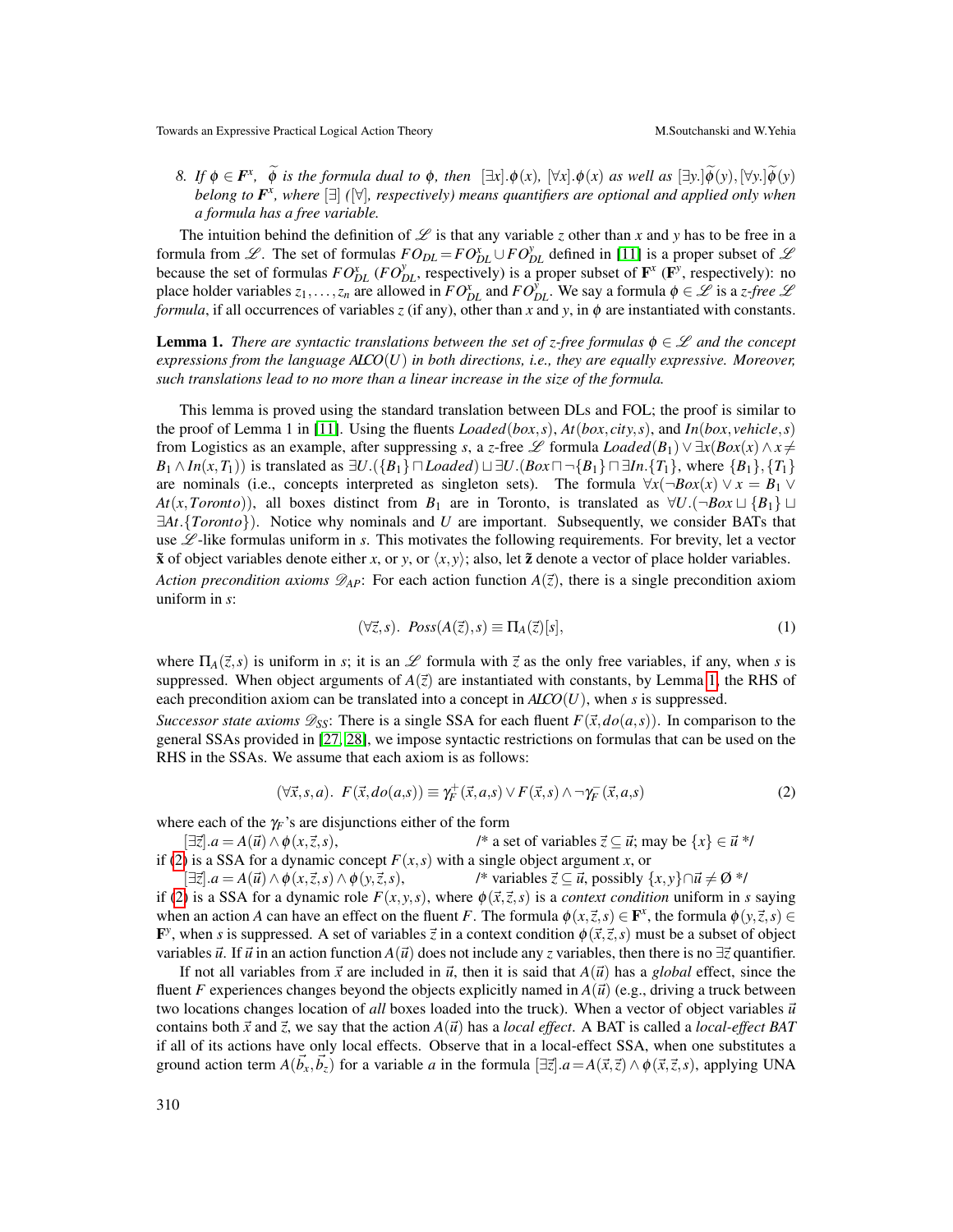for action terms yields  $[\exists \vec{z}]. \vec{x} = \vec{b_x} \land \vec{z} = \vec{b_z} \land \phi(\vec{x}, \vec{z}, s)$ , and applying  $\exists z(z = b \land \phi(z)) \equiv \phi(b)$  repeatedly results in the formula  $\vec{x} = \vec{b}_x \wedge \phi(\vec{x}, \vec{b}_z, s)$ .

*Initial Theory*  $\mathscr{D}_{S_0}$ : The  $\mathscr{D}_{S_0}$  is an  $\mathscr{L}$  sentence without *z* variables, i.e., it can be transformed into an *ALCO*(*U*) concept.

A BAT  $\mathscr{D}$  that satisfies all of the above requirements is called an action theory  $\mathscr{P}$ . We note that BATs proposed in [\[11\]](#page-17-9) are less general than  $\mathcal{P}$ , because their axioms should be written using formulas from  $FO_{DL}$ , but  $FO_{DL}$  is a proper subset of  $L$ . Sometimes, for clarity, when we talk about  $\mathscr{P}$ , we say that it is an  $L$ -based BAT, in contrast to  $FO_{DL}$ -based BATs considered in [\[11\]](#page-17-9). The Blocks World is an example of a  $FO_{DL}$ -based BAT, while Logistics is an example of  $\mathscr{P}$ . Logistics cannot be formulated as a *FO*<sub>DL</sub>-based BAT because it includes actions, e.g., *drive*(*Truck*,*Loc*<sub>1</sub>,*Loc*<sub>2</sub>,*City*), with more than 2 arguments, and the SSA for a dynamic role  $At(obj, loc, s)$  uses as a context condition an  $\mathbf{F}^x$  formula, while in [\[11\]](#page-17-9), the SSAs for dynamic roles must be context-free. Subsequently, for brevity, instead of saying that  $\phi(s)$  is a SC formula uniform in *s* that becomes an L formula when *s* is suppressed, we say simply that  $\phi(s)$  is an  $\mathscr L$  formula.

Due to space limitations, we skip introduction to DLs, but the reader can find one in [\[2\]](#page-17-13). Recall that the satisfiability problem (SAT) of a concept and/or the consistency problem of an ABox in the DL language *ALCO*(*U*) can be solved in EXPTIME. As a comparison, SAT in *SROIQ* (this DL includes *ALCO*(*U*) as a fragment) has high complexity 2NEXPTIME-complete. However, W3C recommends OWL2 for applications, because OWL2 solvers handle many large realistic instances reasonably fast, see [\[6\]](#page-17-12) for a related discussion of OWL2 and *SROIQ*.

**Example 1.** As an example of  $\mathcal{P}$ , imagine searching for a given file in a depth-first search (DFS) like manner through directories. An action  $forward(z_1, z_2, z_3)$  makes forward transition from a current directory  $z_1$  to its child directory  $z_2$  while searching for a file  $z_3$ . It is possible in situation *s*, if  $z_2$  has never been visited. This is represented using the fluent  $vis(z_2, z_3, s)$ . A *backtrack*( $z_1, z_2, z_3$ ) transition from  $z_1$  back to its parent  $z_2$  is possible only if all children of  $z_1$  had been visited while searching for a file  $z_3$ .  $\mathscr P$  also includes situation independent unary predicates *file*(*x*), *dir*(*x*), and the binary predicate  $dirChild(x, y)$  meaning that *x* is a direct child of *y* in a file system. The search for a file *f* in a directory *d* succeeds when  $find(d, f)$  is executed. This action is possible when *d* actually contains *f*. This is represented using the fluent  $at(d, f, s)$ . Using  $chmod(z_1, z_2)$  one can toggle in situation *s* permissions of a directory  $z_1$  between  $z_2 = on$  and  $z_2 = off$ , if the current permission *x* for this directory  $z_1$ , represented using the fluent  $perm(z_1, x, s)$ , is such that the values of x and  $z_2$  are opposite. The following are precondition axioms (PA) for all actions (the variables  $z_i$ , *s* are  $\forall$ -quantified at front).

 $Poss(forward(z_1, z_2, z_3), s) \equiv dir(z_1) \wedge dir(z_2) \wedge z_1 \neq z_2 \wedge file(z_3) \wedge$ *dirChild*(*z*<sub>2</sub>,*z*<sub>1</sub>)∧  $\neg$ *vis*(*z*<sub>2</sub>,*z*<sub>3</sub>,*s*)∧ *at*(*z*<sub>1</sub>,*z*<sub>3</sub>,*s*) *Poss*(*backtrack*(*z*1,*z*2,*z*3),*s*)≡ *dir*(*z*1)∧*dir*(*z*2)∧ *file*(*z*3)∧*dirChild*(*z*1,*z*2)∧ *at*(*z*<sub>1</sub>,*z*<sub>3</sub>,*s*)∧ ¬∃*y*(*dirChild*(*y*,*z*<sub>1</sub>)∧*dir*(*y*)∧ ¬*vis*(*y*,*z*<sub>3</sub>,*s*)) *Poss*(*find*(*z*<sub>1</sub>,*z*<sub>2</sub>),*s*) ≡ *file*(*z*<sub>1</sub>) ∧ *dir*(*z*<sub>2</sub>) ∧ *dirChild*(*z*<sub>1</sub>,*z*<sub>2</sub>) ∧ *at*(*z*<sub>2</sub>,*z*<sub>1</sub>,*s*) *Poss*(*chmod*(*z*<sub>1</sub>,*z*<sub>2</sub>),*s*) ≡ *dir*(*z*<sub>1</sub>)∧(*z*<sub>2</sub> = *on* ∨ *z*<sub>2</sub> = *off*)∧ ∃*x*.(*perm*(*z*<sub>1</sub>,*x*,*s*)∧ *x* ≠ *z*<sub>2</sub>).

The direct effects and non-effects of actions are formulated using Successor State Axioms (SSA). The current DFS for a file *y* arrives at a directory *x* when either forward or backtracking transition leads to *x*; otherwise, if any other action is executed, it remains at *x*. Also, the directory *x* becomes visited as soon as DFS arrives there following some forward transition, but only if the current permission of *x* is *on* in situation *s*. Otherwise, forward transition has no effect. Changing permission of a directory *x* to *y* has an effect only when DFS for a file is currently located at *x* in situation *s*. A file *f* is found after doing *find*( $x$ , $z$ <sub>1</sub> in a directory  $z$ <sub>1</sub> only if permission is *on* for this directory in *s*.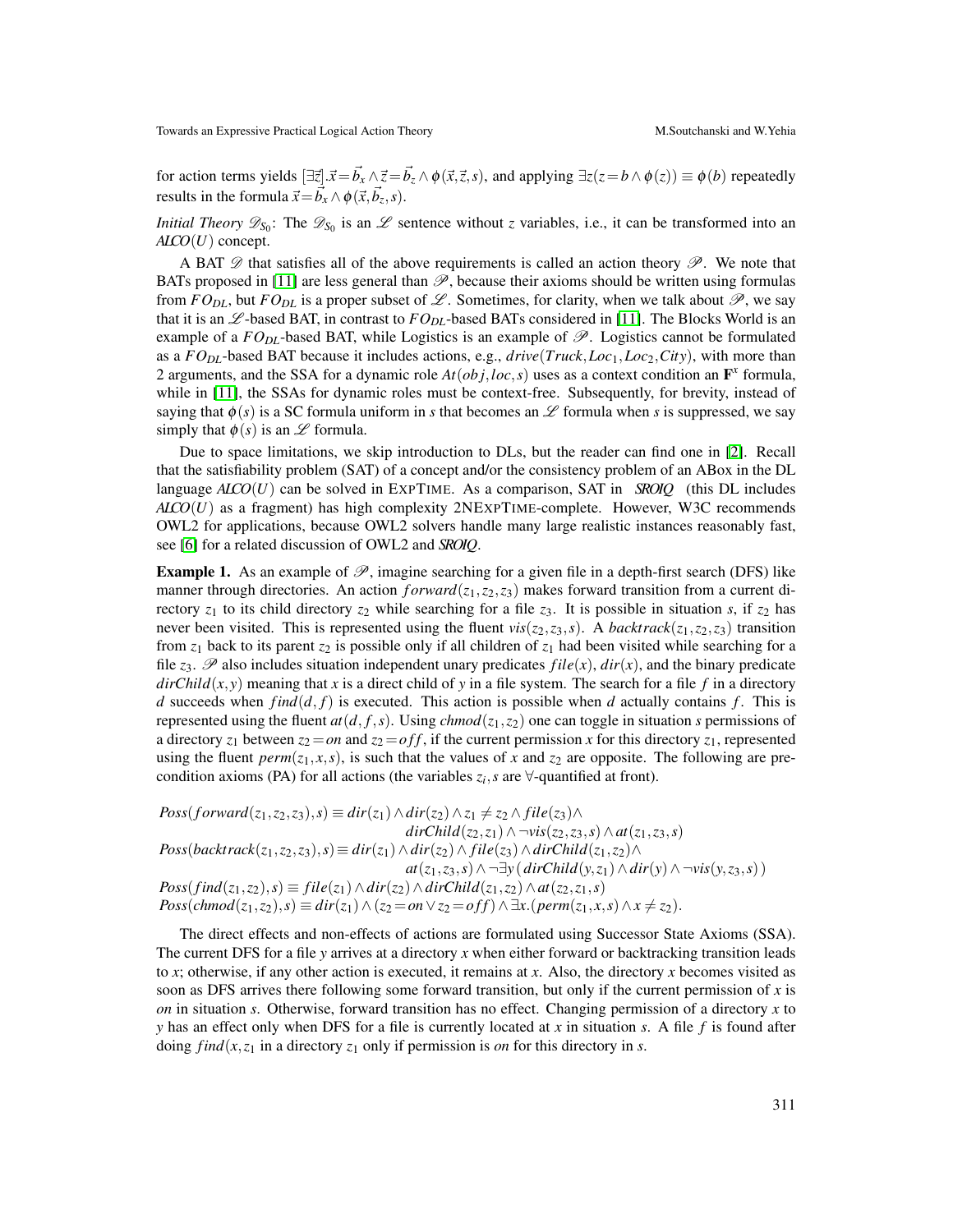$$
at(x,y,do(a,s)) \equiv \exists z_1(a = forward(z_1, x, y) \land perm(x, on, s)) \lor \exists z_1(a = backtrack(z_1, x, y)) \lor at(x, y, s) \land \neg \exists z_1(a = forward(x, z_1, y) \land perm(z_1, on, s)) \land \neg \exists z_1(a = backtrack(x, z_1, y)) vis(x, y, do(a, s)) \equiv \exists z_1(a = forward(z_1, x, y) \land perm(x, on, s)) \lor vis(x, y, s) perm(x, y, do(a, s)) \equiv a = chmod(x, y) \land \exists y(at(x, y, s) \land y = y) \lor perm(x, y, s) \land \neg \exists z_1(a = chmod(x, z_1) \land y \neq z_1 \land \exists y.at(x, y, s) \land y = y) found(x, do(a, s)) \equiv \exists z_1(a = find(x, z_1) \land perm(z_1, on, s)) \lor found(x, s).
$$

These SSAs satisfy syntactic constraints in  $\mathcal{P}$ , but they cannot be formulated as  $FO_{DL}$ -based SSAs considered in [\[11\]](#page-17-9) since SSAs for the dynamic roles *at* and *perm* have context conditions and mention action terms with more than 2 arguments. Observe that our SSAs use two object variables, in addition to action and situation variables. Also, they use the situation term  $do(a, s)$  and several action terms. Clearly, neither PAs, nor SSAs can be translated to a DL. Nevertheless, there are instances of the projection problem in this BAT that can be reduced to SAT in a DL. This reduction is discussed in the following section. Observe that we are not interested in checking satisfiability of arbitrary formulas from  $\mathscr P$ , we are interested instead only in solving the projection problem in  $\mathscr P$ .

### 3 The Projection Problem in  $\mathscr P$

Let  $\mathscr{D}$  be a description logic based BAT defined in [\[11\]](#page-17-9),  $\alpha_1, \dots, \alpha_n$  be a sequence of ground action terms, and *Goal*(*s*) be a query formula uniform in *s* such that it can be transformed into an *ALCO*(*U*) concept, if *s* is suppressed. Subsequently, we call a query *Goal*(*S*) a *regressable formula*, if *S* is a ground situation term. One of the most important reasoning tasks in the SC is the *projection problem*, that is, to determine whether  $\mathscr{D}$   $\models$   $Goal(do([α_1, …, α_n], S_0))$ . Another basic reasoning task is the *executability problem*: whether all ground actions in  $\alpha_1, \dots, \alpha_n$  can be consecutively executed. This can be reduced to the projection problem using the precondition axioms, and for this reason we no longer consider it. Planning and high-level program execution are two important settings where the executability and projection problems arise naturally. *Regression* is a central computational mechanism that forms the basis of automated solutions to the executability and projection tasks in the SC [\[28\]](#page-18-2). A recursive definition of the *modified regression operator*  $\mathcal{R}$  on any regressable formula  $Goal(S)$  is given in [\[11\]](#page-17-9). The modified regression operator makes sure that the only two available object variables  $x, y$  are re-used when regressing a quantified formula in contrast to Reiter's regression, where new variables are introduced. For a regressable formula  $Goal(S)$ , we use notation  $\mathcal{R}[Goal(S)]$  to denote the regressed formula uniform in  $S_0$  that results from replacing repeatedly fluent atoms about  $d\rho(\alpha, s)$  by logically equivalent expressions about *s* as given by the RHS of SSAs, until such replacements no longer can be made; this is why the regressed formula is uniform in  $S_0$ . For any static concept  $C(x)$  and role  $R(x, y)$ , by definition of regression  $\mathcal{R}[C(x)] = C(x)$  and  $\mathcal{R}[R(x,y)] = R(x,y)$ .

The regression theorem (Theorem 8) proved in [\[11\]](#page-17-9) shows that  $\mathcal{R}[Goal(S)]$  is a  $FO_{DL}$  formula, when  $S_0$  is suppressed and, as a consequence, one can reduce the projection problem for a regressable sentence  $Goal(S)$  to the satisfiability problem in  $AICO(U)$  as long as a BAT  $\mathscr D$  satisfies syntactic restrictions due to using *FODL* formulas in axioms:

 $\mathscr{D} \models$  *Goal* iff  $\mathscr{D}_{S_0} \models \mathscr{R}[Goal(S)],$ 

where it is assumed that  $\mathscr{D}_{S_0}$  includes *UNA*, unique name axioms for objects. (Unique name axioms for actions are used by modified regression, and they are no longer required when regression terminates.) This statement is proved in [\[11\]](#page-17-9) for an extended BAT that additionally includes a set of axioms  $\mathscr{D}_T = \mathscr{D}_{T,d} \cup \mathscr{D}_{T,dyn}$ . Here, the static TBox  $\mathscr{D}_{T,sf}$  is an acyclic set of *concept definitions*,  $G(x) \equiv \phi_G(x)$ , that mentions only situation independent predicates, where *G* is an unary predicate symbol and  $\phi$ <sub>*G*</sub>(*x*) is a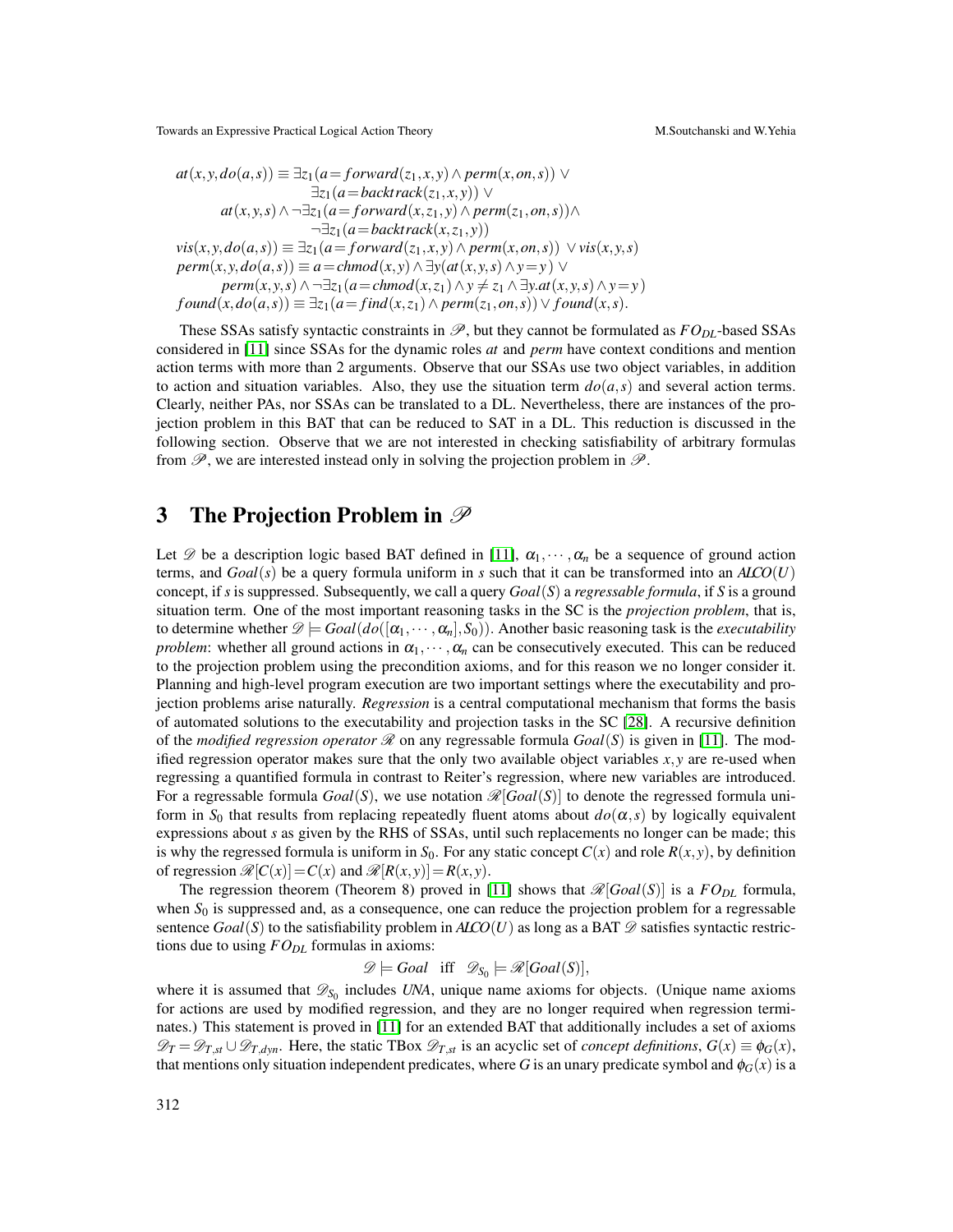*FO*<sub>*DL*</sub> formula that has no occurrences of fluents. In [\[11\]](#page-17-9),  $\mathscr{D}_{S_0}$  includes  $\mathscr{D}_{T,s}$ . The dynamic TBox  $\mathscr{D}_{T,dyn}$ is an acyclic set of *abbreviations*,  $G(x, s) \equiv \phi_G(x, s)$ , where  $\phi_G(x, s)$  is a  $FO_{DL}$  formula (when *s* is suppressed) such that  $\phi_G(x, s)$  has occurrences of fluents, and  $\phi_G(x, s)$  may acyclically mention other abbreviations;  $\phi_G(x, s)$  is a formula uniform in *s*. The abbreviations  $G(x, s)$  are different from fleunts because they do not have SSAs. They can be mentioned only in the RHS of SSAs, and they are eliminated by the modified regression operator using *lazy unfolding*. For example,  $\mathscr{D}_{T,s}$  may include situation independent static definitions such as "vehicle is a truck or an airplane", while  $\mathscr{D}_{T,dyn}$  may include convenient situation dependent abbreviations like  $Movable(x, s) \equiv Loaded(x, s) \land \exists yIn(x, y, s)$ . See [\[11\]](#page-17-9) for more examples. The previously mentioned acyclicity assumption originates in [\[3\]](#page-17-6).

We would like to eliminate a previous assumption that  $\mathscr{D}_{T,s}$  is acyclic. For simplicity, let us consider a case when  $\mathscr{D}_{T,dyn} = \emptyset$ . Let  $\mathscr{D}$  be  $\mathscr{P}$  such that its initial theory  $\mathscr{D}_{S_0}$  is augmented with an arbitrary satisfiable static TBox  $\mathscr{D}_{T,st}$  that may include *general concept inclusions* between  $AICO(U)$  concepts. (This TBox can be expressed as an  $AICO(U)$  concept.) Then, by the relative satisfiability theorem from [\[27\]](#page-18-5), Σ∪D*ap*∪D*ssa*∪*UNA*∪D*S*<sup>0</sup> ∪D*T*,*st* is satisfiable iff *UNA*∪D*S*<sup>0</sup> ∪D*T*,*st* is satisfiable, i.e., the presence of a static satisfiable ontology is harmless. Moreover, since regression does not affect the predicates without a situation term, in other words, since axioms in  $\mathcal{D}_{T,sf}$  are invariant wrt the regression operator, it can be used to answer "static" queries and to reduce the projection problem to the satisfiability in *ALCO*(*U*):  $\Sigma \cup \mathscr{D}_{ap} \cup \mathscr{D}_{ssa} \cup UNA \cup \mathscr{D}_{S_0} \cup \mathscr{D}_{T,st} \models Goal$  iff  $UNA \cup \mathscr{D}_{S_0} \cup \mathscr{D}_{T,st} \models Goal$ , when Goal is an L sentence without *z*-variables that has no occurrences of fluents (a "static" query), and *UNA* includes unique name axioms only for objects. This simple observation is a consequence of Lemma [1](#page-3-0) and the regression theorem from [\[27\]](#page-18-5). In addition, in  $\mathscr P$  we can prove that formulas from  $\mathscr L$  remain to be in  $\mathscr L$ after regression.

<span id="page-6-0"></span>**Theorem 1.** Let  $\mathscr D$  be an  $\mathscr L$ -based BAT (a theory  $\mathscr P$ ),  $\phi$  be a regressable  $\mathscr L$  formula, and  $\alpha$  a ground *action. The result of regressing*  $\phi[(d\phi(\alpha, S_0)],$  denoted by  $\mathcal{R}[\phi(d\phi(\alpha, S_0)],$  is a formula uniform in *situation*  $S_0$  *that is an*  $\mathcal{L}$ *-formula if*  $S_0$  *is suppressed.* 

This can be proved similarly to Lemma 2 from Section 5.4 in [\[11\]](#page-17-9) that is proved for a *FODL*-based BAT. However, this does not follow directly from [\[11,](#page-17-9) [10\]](#page-17-10) because in  $\mathscr{P}$ , SSA for dynamic roles may have context conditions, but in [\[11,](#page-17-9) [10\]](#page-17-10) it was assumed that SSA for dynamic roles are context free. Also, recall that  $FO_{DL}$  is a proper subset of  $\mathscr L$ . The proof is long and laborious because regression is a syntactic operation, and the SSAs in  $\mathscr P$  may have several different syntactic forms, but we have to analyze all cases and show that if we start with a DL-like formula, then after a single step of regression we get a formula that remains DL-like. As a consequence, for the "dynamic" queries, we have the following.

<span id="page-6-1"></span>**Theorem 2.** Let  $\mathscr{D} = \Sigma \cup \mathscr{D}_{ap} \cup \mathscr{D}_{ssa} \cup UNA \cup \mathscr{D}_{S_0} \cup \mathscr{D}_{T,st}$  *be*  $\mathscr{P}$  augmented with a (static) general  $AICO(U)$  *TBox,*  $\phi(S)$  *be a regressable z-free*  $L$  *sentence, and S be a ground situation. Then the projection problem can be reduced to satisfiability in ALCO*(*U*)*:*

 $\Sigma$ ∪ $\mathscr{D}_{ap}$ ∪ $\mathscr{D}_{ssa}$ ∪ $UN$ A∪ $\mathscr{D}_{S_0}$ ∪ $\mathscr{D}_{T,st}$  $\models \phi(S)$  *iff*  $UNA \cup \mathscr{D}_{S_0} \cup \mathscr{D}_{T,st} \models \mathscr{R}[\phi(S)]$ 

This follows from Theorem [1](#page-6-0) by induction on the length of the situation term *S*, from Lemma [1,](#page-3-0) and from the fact that  $UNA \cup \mathscr{D}_{S_0} \cup \mathscr{D}_{T,st}$  can be transformed into an  $AICO(U)$  concept. The Theorem [2](#page-6-1) is important because it shows that any static *ALCO*(*U*) ontology can be seamlessly integrated with reasoning about actions in  $\mathscr{P}$ . To the best of our knowledge we are the first to propose this. Our contribution is important because one may expect that in applications a static TBox characterizing essential terminological connections between concepts does not change when actions are executed, but only fluents can change. Also, one can add an acyclic dynamic TBox  $\mathscr{D}_{T,dyn}$  to  $\mathscr{P}$  without any difficulties, as in [\[11\]](#page-17-9). However, [\[3,](#page-17-6) [17,](#page-17-7) [4\]](#page-17-8) and others argue that a general dynamic TBox leads to serious difficulties. While [\[3\]](#page-17-6) does not consider a general static TBox  $\mathscr{D}_{T,st}$ , it could be added, e.g., by internalizing  $\mathscr{D}_{T,st}$  into an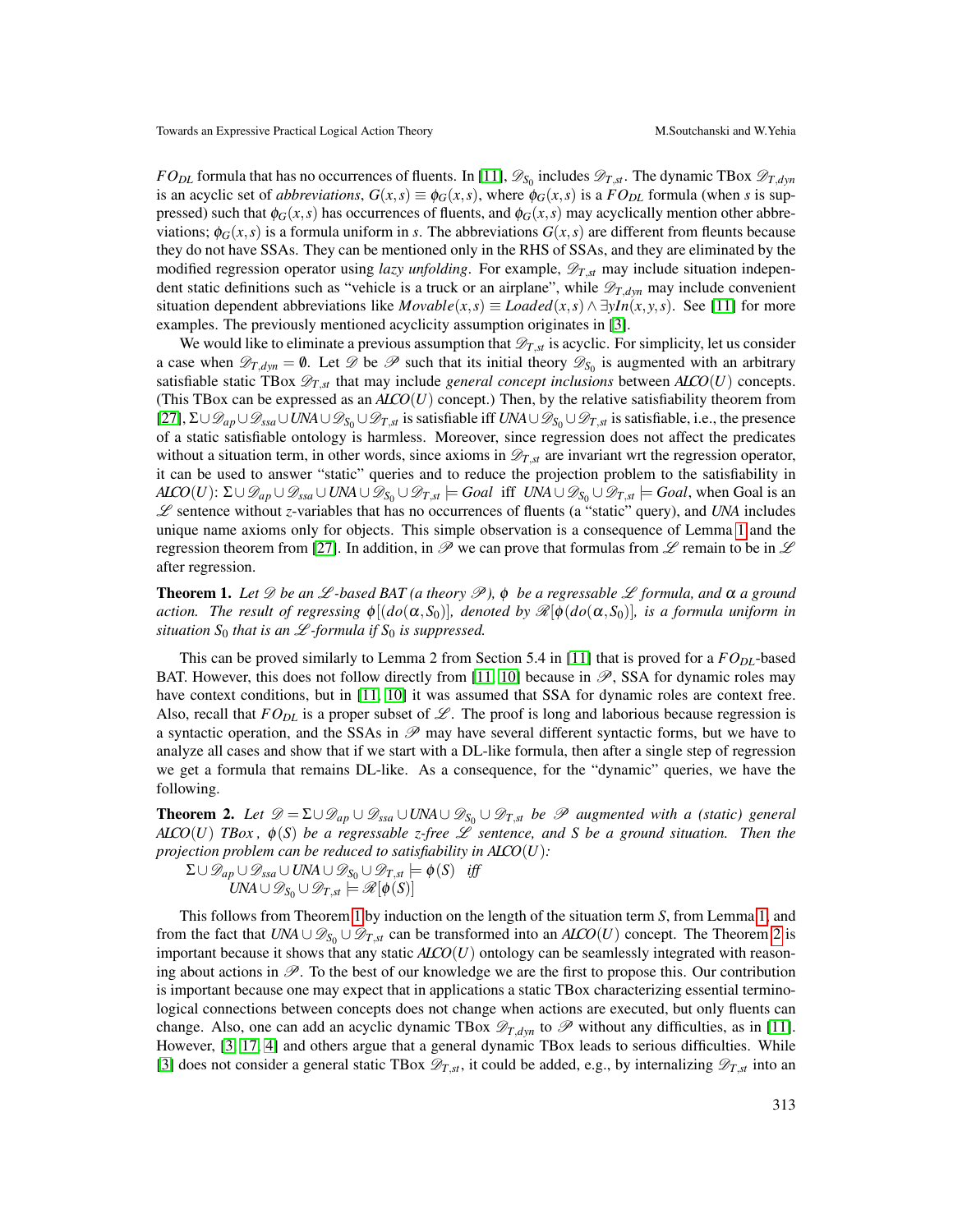*ALCO*(*U*) concept and including it as an ABox assertion wrt a dummy individual. This trick was not considered in [\[3\]](#page-17-6), because the universal role *U* is required for this trick, but *U* was missing in [\[3\]](#page-17-6).

Example 1 (Cont.) We would like to adapt for our purposes an example of a general TBox from the paper by Giuseppe De Giacomo, Maurizio Lenzerini "TBox and ABox Reasoning in Expressive Description Logics", KR 1996, pages 316-327). Suppose that a TBox has the following concept inclusions:

$$
dir \quad \sqsubseteq \quad \forall dirCh^-(dir \sqcup file) \sqcap \leq 1 \, dirCh.dir
$$
  

$$
file \quad \sqsubseteq \quad \neg dir \sqcap \forall dirCh^-. \perp
$$

Let  $\mathscr{D}_{S_0}$  be the following incomplete theory (in FOL syntax; can be easily translated to  $A\text{LCO}(U)$ ):

*dir*(*home*)∧*dir*(*mes*)∧*dir*(*root*)∧*dir*(*wyehia*)∧ *file*(*f* 1)∧ *file*(*f* 2)∧*dirChild*(*f* 1,*mes*)∧ *dirChild*(*f* 2,*wyehia*)∧*dirChild*(*home*,*root*)∧*dirChild*(*mes*,*home*)∧*dirChild*(*wyehia*,*home*)∧ *at*(*wyehia*,  $f1, S_0$ )∧  $\forall x. (¬(dir(x) ∨ file(x)) ∨ perm(x, on, S_0))$ 

The UNA for object constants: *f* 1, *f* 2,*home*, *mes*,*o f f*,*on*,*root*,*wyehia* are pairwise distinct. Let the projection query be whether  $\mathscr{D} \cup \text{TBox} = \text{found}(f1, S)$ , where *S* is

*do*([*backtrack*(*wyehia*,*home*, *f*1), *f orward*(*home*,*mes*, *f*1), *find*(*f*1,*mes*)],*S*0)). Then, it is easy to see that the regressed query is

 $((f1 = f1 \land perm(mes, on, S0)) \lor found(f1, S0))$ 

This example demonstrates that we managed to solve the projection problem in the presence of a general expressive static TBox. As far as we know, we are the first to propose the approach to integrating DLs and reasoning about actions that can accomplish this. This example BAT has been implemented in XML, regression of a query was computed using a C++ program, SAT in *SROIQ* was solved using HERMIT; see details at http://www.scs.ryerson.ca/mes/dl2012.zip

#### 4 Progression in Local-effect BATs

This section reviews previously published definitions and results: the readers familiar with forgetting and progression can skip it. Since progression is closely related to forgetting, we start with reviewing the definitions and some of the recent results about forgetting. The concept of forgetting was introduced in [\[15\]](#page-17-14) and was also studied in [\[18\]](#page-17-15). One can forget about a ground atom or about a predicate in general; we consider the former case. A theory  $T'$  is the result of forgetting about a ground atom  $P(\vec{c})$  in a theory *T*, if *T*<sup> $\prime$ </sup> entails all sentences entailed by *T* except the ones "related" to *P*( $\vec{c}$ ).

**Definition 2.** Let  $P(\vec{c})$  be a ground atom, and let  $\mathcal{M}_1$  and  $\mathcal{M}_2$  be two first-order structures. We write *M*<sub>1</sub> ∼*P*( $\bar{c}$ ) *M*<sub>2</sub> *if M*<sub>1</sub> *and M*<sub>2</sub> *agree on everything except possibly on the interpretation of P*( $\bar{c}$ ):

- *1.* M<sup>1</sup> *and* M<sup>2</sup> *have the same domain, and interpret every function identically.*
- *2. For every predicate Q distinct from P,*  $\mathcal{M}_1[Q] = \mathcal{M}_2[Q]$ *.*
- *3. Let*  $\vec{u} = M_1[\vec{c}]$ , then for any tuple  $\vec{d}$  of the elements in the domain that is distinct from  $\vec{u}$ ,  $\vec{d} \in$  $\mathcal{M}_1[P]$  *iff*  $\vec{d} \in \mathcal{M}_2[P]$ .

**Definition 3.** Let T be a theory, and p a ground atom. A theory T' is a result of forgetting about p in *T*, denoted by forget $(T, p)$ , if for any structure  $\mathcal{M}'$ ,  $\mathcal{M}'$  is a model of  $T'$  iff there is a model  $\mathcal M$  of T *such that*  $\mathcal{M}_{\sim p}\mathcal{M}'$ .

The result of forgetting a ground atom  $P(\vec{c})$  in  $\phi$  can be computed by simple syntactic manipulations. Let  $\phi$  [*P*( $\vec{c}$ )] denote the formula obtained from  $\phi$  by replacing every occurrence of *P*(*x*) (if any) in  $\phi$  by:  $(\vec{x} = \vec{c} \wedge P(\vec{c})) \vee (\vec{x} \neq \vec{c} \wedge P(\vec{x})).$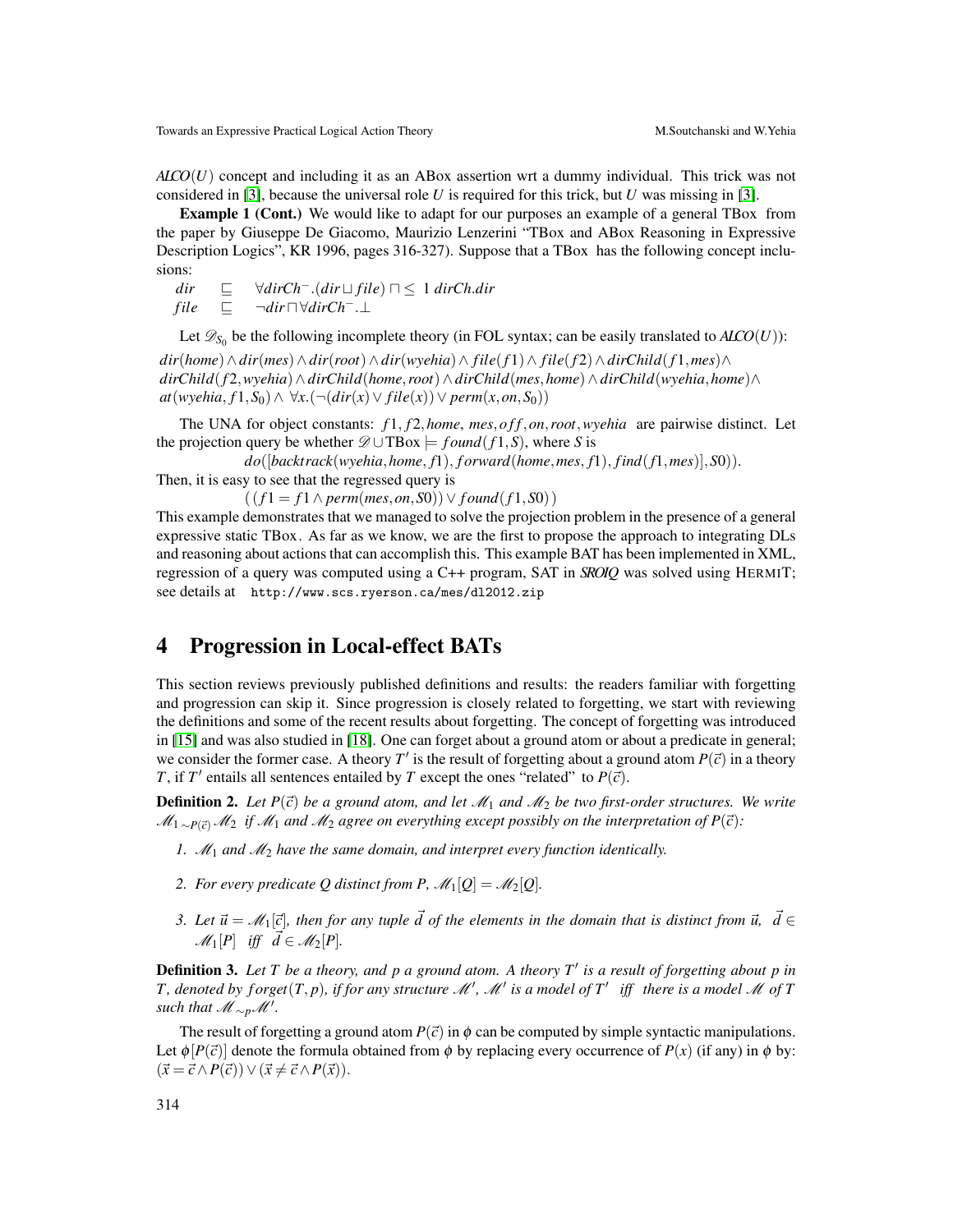<span id="page-8-1"></span>**Theorem 3.** ([\[15\]](#page-17-14), Theorem 4) Let  $T = \{\phi\}$  be a theory, and  $P(\vec{c})$  be a ground atom, then  $f \text{ or } g e t(T, P(\vec{c})) = \phi^+ \vee \phi^-$ , where  $\phi^+$  and  $\phi^-$  are the result of replacing  $P(\vec{c})$  by  $\top$  and  $\bot$  in  $\phi[P(\vec{c})]$ , *respectively.*

For the purpose of computing progression, when forgetting is applied multiple times, and, possibly to the same predicate symbol more than once, it's possible to define the notion of forgetting about a set of ground atoms at once, as suggested in [\[18\]](#page-17-15). Let Γ be a finite set of ground atoms to be forgotten. We call a truth assignment  $\theta$  to atoms from Γ a Γ-model. We use  $\mathcal{M}(\Gamma)$  to denote the set of all Γ-models. Let  $\phi$  be a formula and  $\theta$  a Γ-model. Let  $P(\vec{c_1}), P(\vec{c_2}), \dots P(\vec{c_m})$  be all those ground atoms in Γ, which use the predicate letter *P*, and let  $\theta(P(\vec{c}_i))$  represent the truth value of  $P(\vec{c}_i)$  specified by  $\theta$ . We use  $\phi[\theta]$  to denote the result of replacing (for each predicate symbol *P* in Γ) every occurrence of an atom  $P(\vec{x})$  in  $\phi$  by the following formula:

<span id="page-8-2"></span>
$$
\beta \stackrel{def}{=} \bigvee_{j=1}^{m} (\vec{x} = \vec{c}_j \wedge \theta[P(\vec{c}_j)]) \vee (\bigwedge_{j=1}^{m} \vec{x} \neq \vec{c}_j) \wedge P(\vec{x}). \tag{3}
$$

<span id="page-8-0"></span>Theorem 4. *([\[18\]](#page-17-15), Theorem 2.4) Let* Γ *be a finite set of ground atoms and* φ *a formula. Then,*  $\text{forget}(\phi, \Gamma)$  and  $\bigvee_{\theta \in \mathscr{M}(\Gamma)} \phi \left[\theta\right]$  are logically equivalent.

As observed in [\[15\]](#page-17-14), forgetting about a set  $\Gamma$  of ground literals amounts to forgetting about each literal one after another, i.e., if  $\Gamma = \{p_1, \ldots, p_n\}$ , then

 $f \text{ or } g e t(\phi, \Gamma) = f \text{ or } g e t(\cdots \text{ for } g e t(f \text{ or } g e t(\phi, p_1), \ldots, p_n).$ 

Lin and Reiter formalized the notion of progression in [\[16\]](#page-17-16). Informally, it involves updating an initial theory  $\mathscr{D}_{S_0}$  with the effects of executing an action  $\alpha$ . The idea behind progression is that we want the BAT  $\mathscr{D}$  to "forget" about all the logical consequences of the fluents in  $\mathscr{D}_{S_0}$  that change, as a result of executing action  $\alpha$ . We denote as  $S_{\alpha}$  the situation term  $do(\alpha, S_0)$ .

Definition 4. For two many-sorted structures M, M' of the situation calculus signature, and a ground *action*  $\alpha$ , we write  $\mathcal{M} \sim_{S_{\alpha}} \mathcal{M}'$  if: (1)  $\mathcal{M}$  and  $\mathcal{M}'$  have the same domains for sorts action and object; (2)  $\mathcal M$  and  $\mathcal M'$  interpret all situation-independent predicate and function symbols identically; (3)  $\mathcal M$ *and*  $M'$  agree on interpretation of all fluents at  $S_\alpha$ , i.e. for every fluent F and every variable assignment  $\sigma$ *, we have*  $\mathcal{M}, \sigma \models F(\vec{x}, S_{\alpha})$  *iff*  $\mathcal{M}', \sigma \models F(\vec{x}, S_{\alpha})$ *.* 

**Definition 5.** Let  $\mathscr D$  be a basic action theory with initial theory  $\mathscr D_{S_0}$  and  $\alpha$  be a ground action term. A *set of formulas* D*S*<sup>α</sup> *in second-order logic is called progression of* D*S*<sup>0</sup> *w.r.t.* D *and* α *if it is uniform in situation term S<sub>α</sub> and for any structure M, M is a model of*  $\mathscr{D}_{S_\alpha}$  *iff there is a model M' of D such that*  $M \sim_{S_\alpha} M'$ .

In STRIPS, progression  $\mathscr{D}_{S_\alpha}$  is merely an insertion and removal of literals based on the effects of  $\alpha$ . In more complex languages, such as the situation calculus, progression is always definable as a second order theory. We are interested in a middle point between these two extremes: a local-effect BAT based on a convenient language *X* that is preserved by forgetting; [\[18\]](#page-17-15) prove in their Theorem 3.6 that *X*=FOL. We argue that in  $\mathscr P X$  can be instantiated with our language  $\mathscr L$ .

Subsequently in this section, we consider only local-effect BATs. For local effect BATs, the change that occurs due to executing the action  $\alpha$  affects a finite set of ground fluents, so progression involves merely forgetting about those ground literals in the initial theory and computing their new values from SSAs. The set of these literals is called the characteristic set of  $\alpha$  and is denoted by  $\Omega(s)$ , where  $\Omega(S_0)$ is the set to be forgotten and  $\Omega(S_\alpha)$  is the new set of values. These sets can be computed as follows.

First, instantiate *a* in  $\mathscr{D}_{SS}$  with a ground action  $\alpha_i(\vec{t}_i, \vec{t}_{z_i})$ , apply UNA for actions, and  $\exists z(z = b \land \vec{z})$  $\phi(\vec{x}_i, z, s)$  =  $\phi(\vec{x}_i, b, s)$  repeatedly. This eliminates  $\exists z$  from RHS of each axiom [\(2\)](#page-3-1) in  $\mathscr{D}_{SS}$ , and each context condition becomes a *z*-free formula. As a result of this transformation, each disjunction in  $\gamma_F$  in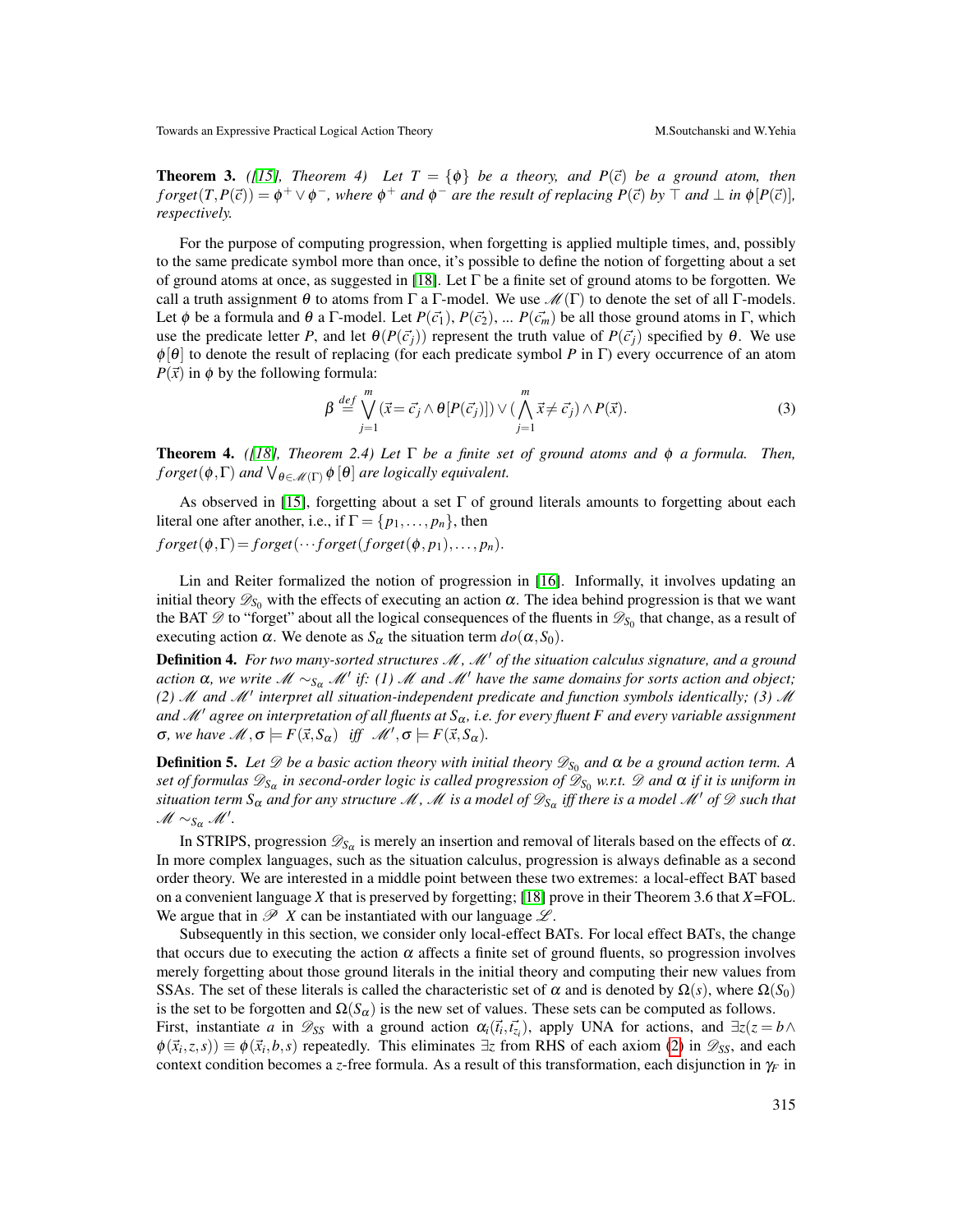[\(2\)](#page-3-1) becomes either  $\vec{x} = t_i^{\dagger} \wedge \phi_i^+ (\vec{x}, t_{z_i}^{\dagger}, s)$ , or  $\vec{x} = t_i^{\dagger} \wedge \phi_i^-(\vec{x}, t_{z_i}^{\dagger}, s)$  depending on whether it is a part of  $\gamma_F^+$  or  $\gamma_F^-$  in (2). Second, define the argument set  $\Delta_{F_j}$  for each fluent

$$
\Delta_{F_j} = \{ \vec{t} \mid \vec{x} = \vec{t} \text{ appears in the transformed SSA for } F_j \}
$$
\n
$$
\tag{4}
$$

The characteristic set of  $\alpha$  is the following set:

$$
\Omega(s) = \{ F(\vec{t}, s) \mid F \text{ is a fluent and } \vec{t} \in \Delta_F \},
$$
\n<sup>(5)</sup>

where the set  $\Omega(s)$  includes  $F_j(\vec{t}_i,s)$  for each  $\vec{t}_i \in \Delta_{F_j}$ . Observe that in  $\mathscr{P}$ , since  $\mathscr{P}$  is an  $\mathscr{L}$ -based BAT, both  $\phi_i^+(t_i^{\vec{+}}, t_{\vec{z}_i}^{\vec{+}}, s)$  and  $\phi_i^-(t_i^{\vec{-}}, t_{\vec{z}_i}^{\vec{-}}, s)$  are *z*-free  $\mathscr L$  sentences. The set of ground atoms we want to forget is  $\Omega(S_0)$ . New values  $\Omega(S_\alpha)$  of fluents can be obtained from the (transformed) SSA for each fluent. Let  $\mathscr{D}_{SS}[\Omega]$  denote the instantiation of  $\mathscr{D}_{SS}$  w.r.t.  $\Omega(S_0)$ , i.e. the set of sentences

<span id="page-9-1"></span>
$$
F(\vec{t}, S_{\alpha}) \equiv \Phi_F(\vec{t}, \alpha, S_0), \qquad (6)
$$

where  $F(\vec{r},S_\alpha) \in \Omega(S_\alpha)$  and  $\Phi_F$  is the instantiated right hand-side of the SSA for fluent *F* w.r.t. a ground action α. Note that for progression to be definable, the language *X* should be able to express the conjunction of  $\mathscr{D}_{SS}[\Omega]$  axioms. Progression in a local-effect BAT  $\mathscr{D}$  w.r.t. a ground action  $\alpha$  can be computed as follows.

**Theorem 5.** *([\[18\]](#page-17-15), Theorem 3.6)* Let  $\mathcal{D}$  be a local-effect BAT,  $\alpha$  a ground action, and  $\Omega(s)$  be the *characteristic set of*  $\alpha$ *. Let*  $\phi$  *be*  $\mathscr{D}_{S_0}\cup\mathscr{D}_{SS}[\Omega]$ *. Then the following is a progression*  $\mathscr{D}_{S_\alpha}$  *of*  $\mathscr{D}_{S_0}$  *w.r.t.*  $\alpha$ *:* 

<span id="page-9-0"></span>
$$
\mathscr{D}_{S_{\alpha}} = \bigwedge \text{UNA} \wedge \text{forget}(\phi, \Omega(S_0)) (S_{\alpha}/S_0), \tag{7}
$$

*where*  $\psi(u/v)$  *is the result of replacing all occurrences of v in*  $\psi$  *by u. Moreover, using notation from Theorem [4,](#page-8-0) we have:*

$$
forget(\phi, \Omega(S_0)) = \bigvee_{\theta \in \mathscr{M}(\Omega(S_0))} \phi[\theta] (S_{\alpha}/S_0).
$$

From [\(7\)](#page-9-0), it follows that size of  $\mathscr{D}_{S_\alpha}$  can increase in comparison to the size of  $\mathscr{D}_{S_0}$ . For this reason, [\[18\]](#page-17-15) considers a special case of a *proper*<sup>+</sup>  $\mathscr{D}_{S_0}$ . The *proper*<sup>+</sup> KBs are proposed in [\[13\]](#page-17-17) as a generalization of *proper* KBs [\[14\]](#page-17-18). In [\[18\]](#page-17-15), the authors showed for a local-effect BAT that progression of an initial theory in *proper*<sup>+</sup> form can be computed efficiently. For this purpose, they defined a normal form such that once a KB has been transformed into this normal form, forgetting becomes straightforward. Below, we reproduce a sequence of definitions and propositions from their paper, but we also introduce new terminology. Let *e* be an *ewff*, a well-formed formula whose only predicate is equality, and let a clause *d* be a disjunction of literals. Then, the universal closure  $\forall (e \supset d)$  is called a *guarded clause*, or a *proper*+-formula. A KB is called *proper*<sup>+</sup> if it is a finite non-empty set of guarded clauses supplemented with the axioms of equality and the set of UNA for constants.

The notion of forgetting about a ground atom  $P(\vec{c})$  brings in the related notion of *irrelevance*, which divides formulas into those which are affected, and those formulas which are not affected by forgetting about  $P(\vec{c})$ .

**Definition 6.** Let  $P(\vec{c})$  be a ground atom,  $\phi$  be a sentence. Then,  $P(\vec{c})$  is irrelevant to  $\phi$  iff  $f \text{ or } get(\phi, P(\vec{c})) \equiv \phi.$ 

Note that when  $\phi$  has no occurrences of  $P(\vec{c})$ , then  $P(\vec{c})$  is irrelevant to  $\phi$ . Using the distributivity law  $((a \lor p) \land (b \lor p)) \equiv (a \land b \lor p)$  one can collect sub-formulas from all clauses in a KB with positive occurrences of *p* into a single conjunction  $\phi_{pos}$ . Similarly, using the distributivity law  $((a \lor \neg p) \land (b \lor \neg p))$ ¬*p*)) ≡ (*a*∧*b*∨ ¬*p*) one can combine sub-formulas occurring together with ¬*p* in clauses of a KB into the conjunction φ*neg*. Then, from Theorem [3](#page-8-1) about forgetting (see above) one can easily obtain this: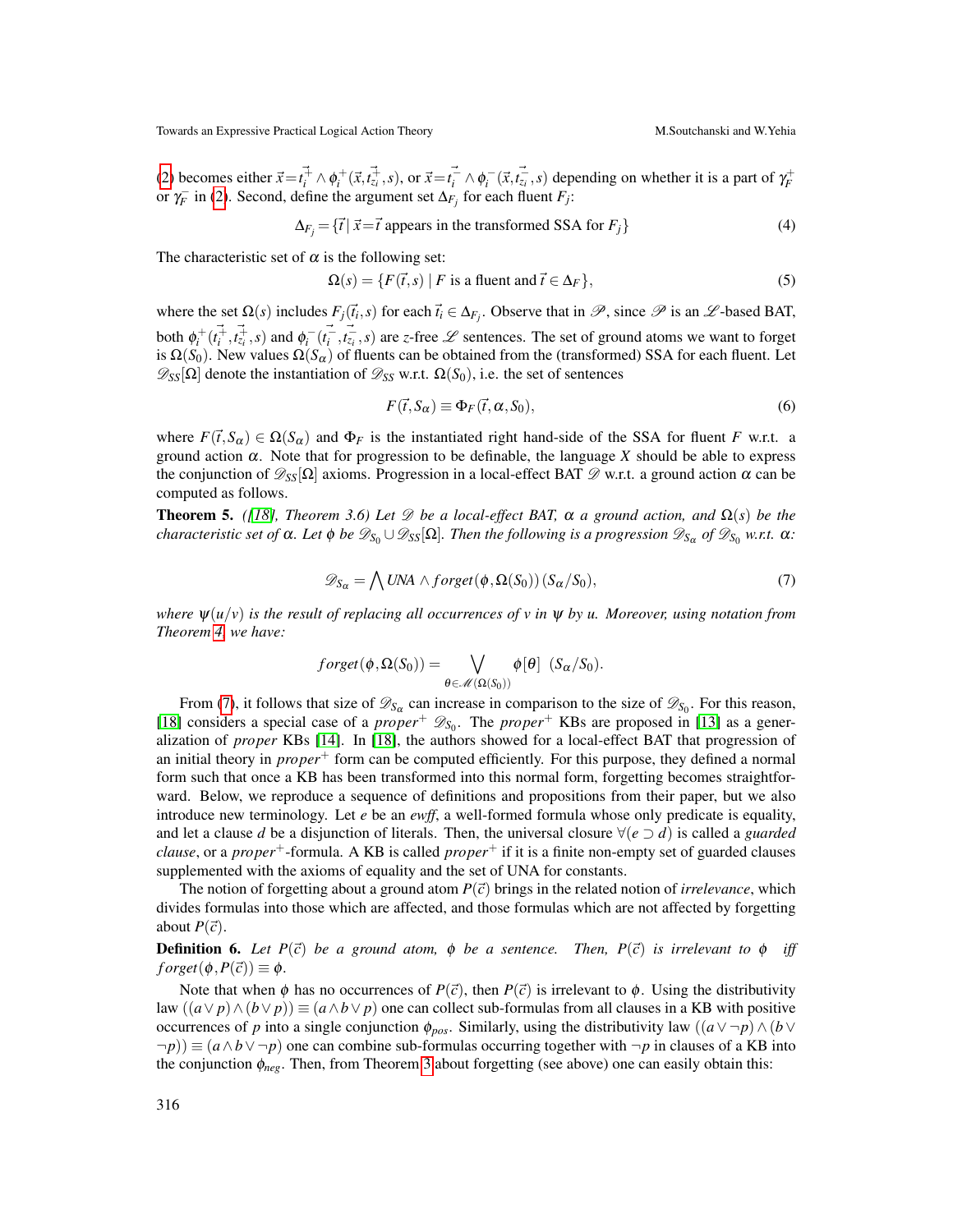<span id="page-10-0"></span>**Proposition 1.** *([\[18\]](#page-17-15), Prop.* 5.3*)* Let  $P(\vec{c})$  be a ground atom,  $\phi_{pos}$ ,  $\phi_{neg}$ , and  $\phi_{irr}$  be sentences to which  $P(\vec{c})$  *is irrelevant, and KB be*  $(P(\vec{c}) \vee \phi_{pos}) \wedge (\neg P(\vec{c}) \vee \phi_{neg}) \wedge \phi_{irr}$ *, Then, forget*(*KB,P*( $\vec{c}$ )) = ( $\phi_{pos} \vee$  $(\phi_{neg}) \wedge \phi_{irr}$ .

This proposition is important because it shows a class of formulas where forgetting about  $P(\vec{c})$  can be easily computed. However, note that the KB resulting from forgetting is not in a *proper*<sup>+</sup> form; it needs some reshaping using logically equivalent transformations.

Since *proper*<sup>+</sup> KB are not purely propositional, a simple condition is required to find when a ground atom  $P(\vec{c})$  is irrelevant. The following proposition serves this purpose.

**Proposition 2.** *([\[18\]](#page-17-15), Prop. 5.4) Let P*( $\vec{c}$ ) *be a ground atom, and*  $\phi = \forall (e \supset d)$  *be a guarded clause. If for every P*( $\vec{t}$ ) *in d we have that e*  $\wedge \vec{t} = \vec{c}$  *is unsatisfiable, then P*( $\vec{c}$ ) *is irrelevant to*  $\phi$ *.* 

The previous proposition provides an easily verifiable condition that is sufficient to determine whether  $P(\vec{c})$  is irrelevant to  $\phi$ . The following normal form (NF) introduced in [\[18\]](#page-17-15) and the next proposition prepare the ground for forgetting efficiently in *proper*<sup>+</sup> KBs.

**Definition 7.** *([\[18\]](#page-17-15), Def.* 5.5*)* Let  $P(\vec{c})$  be a ground atom, and  $\phi = \forall (e \supset d)$  be a guarded clause. *Then,*  $\phi$  *is in normal form (NF) w.r.t.*  $P(\vec{c})$  *if for any*  $P(\vec{t})$  *appearing in d, either*  $\vec{t}$  *is*  $\vec{c}$  *or*  $e \wedge \vec{t} = \vec{c}$  *is unsatisfiable.* A proper<sup>+</sup> *KB is in normal form w.r.t.*  $P(\vec{c})$ , *if its every guarded clause is in normal form w.r.t.*  $P(\vec{c})$ .

**Proposition 3.** ([\[18\]](#page-17-15), Prop. 5.6) Let  $P(\vec{c})$  be a ground atom. Every proper<sup>+</sup> KB can be transform*ed into a logically equivalent one which is in normal form NF w.r.t.*  $P(\vec{c})$ *. This transformation takes*  $O(n + m \cdot 2^k)$  *time, where n is the size of the KB, m*  $\lt$  *n is the size of sentences, where P appears, and k is the maximum number of occurrences of*  $P(\vec{x})$  *in a sentence of the KB.* 

[\[18\]](#page-17-15) show that after converting a *proper*<sup>+</sup> KB into their normal form *NF* w.r.t.  $P(\vec{c})$ , it is easy to forget  $P(\vec{c})$ , and then transform the resulting formula back into *proper*<sup>+</sup> KB. They also show that if the RHS of all SSA are essentially quantifier free (i.e., if context conditions can be simplified to quantifier free formulas), then  $\mathcal{D}_{SS}[\Omega(S)]$  is definable as a *proper*<sup>+</sup> KB. As a consequence of all these results, progression of a *proper*<sup>+</sup> KB can be computed in linear time w.r.t. *n*, the size of the KB. Unfortunately, we cannot apply these results directly because it remains unclear whether the transformations required to maintain *proper*<sup>+</sup> form after forgetting introduce new variables or not. Since, we can only use two variables, this issue is crucially important.

#### 5 Progression in  $\mathscr{P}$

In this section, we use the notion of forgetting about a sequence of ground atoms, the notion of progression in SC, the fact about definability of progression in FOL for local effect BATs, and notation introduced in [\[15,](#page-17-14) [16,](#page-17-16) [18\]](#page-17-15). Recall that  $\mathscr P$  is any  $\mathscr L$ -based BAT. It is easy to give an example of  $\mathscr P$ with global effect actions such that progression of  $\mathscr{D}_{S_0}$  is not definable as a *z*-free  $\mathscr L$  sentence. Subsequently, we consider only local-effect  $\mathscr P$  action theories, and we talk about *z*-free  $\mathscr L$  sentences that can be transformed into an  $AICO(U)$  concept. Below, we prove that progression of a *z*-free  $\mathscr L$  sentence  $\mathscr{D}_{S_0}$  is still expressible as a *z*-free  $\mathscr{L}$  sentence  $\mathscr{D}_{S_\alpha}$  (here and subsequently, for brevity, we talk about situation-suppressed sentences). This does not follow from Theorem 3.6 in [\[18\]](#page-17-15) about definability of progression in FOL for local-effect BATs, since our initial theory  $\mathscr{D}_{S_0}$  is formulated in a strict subset of FO<sup>2</sup> language, and it is not obvious at all whether in  $\mathscr P$  progression  $\mathscr D_{S_\alpha}$  of  $\mathscr D_{S_0}$  can still be defined within same language. Since progression involves forgetting about old values of fluents and computing new values, we need a couple of intermediate lemmas. First, we show that new fluent values can be expressed in  $L$ . Then, we prove that the result of forgetting about ground fluents in  $\mathscr{D}_{S_0}$  affected by a ground action  $\alpha$  remains to be a *z*-free  $\mathscr L$  sentence.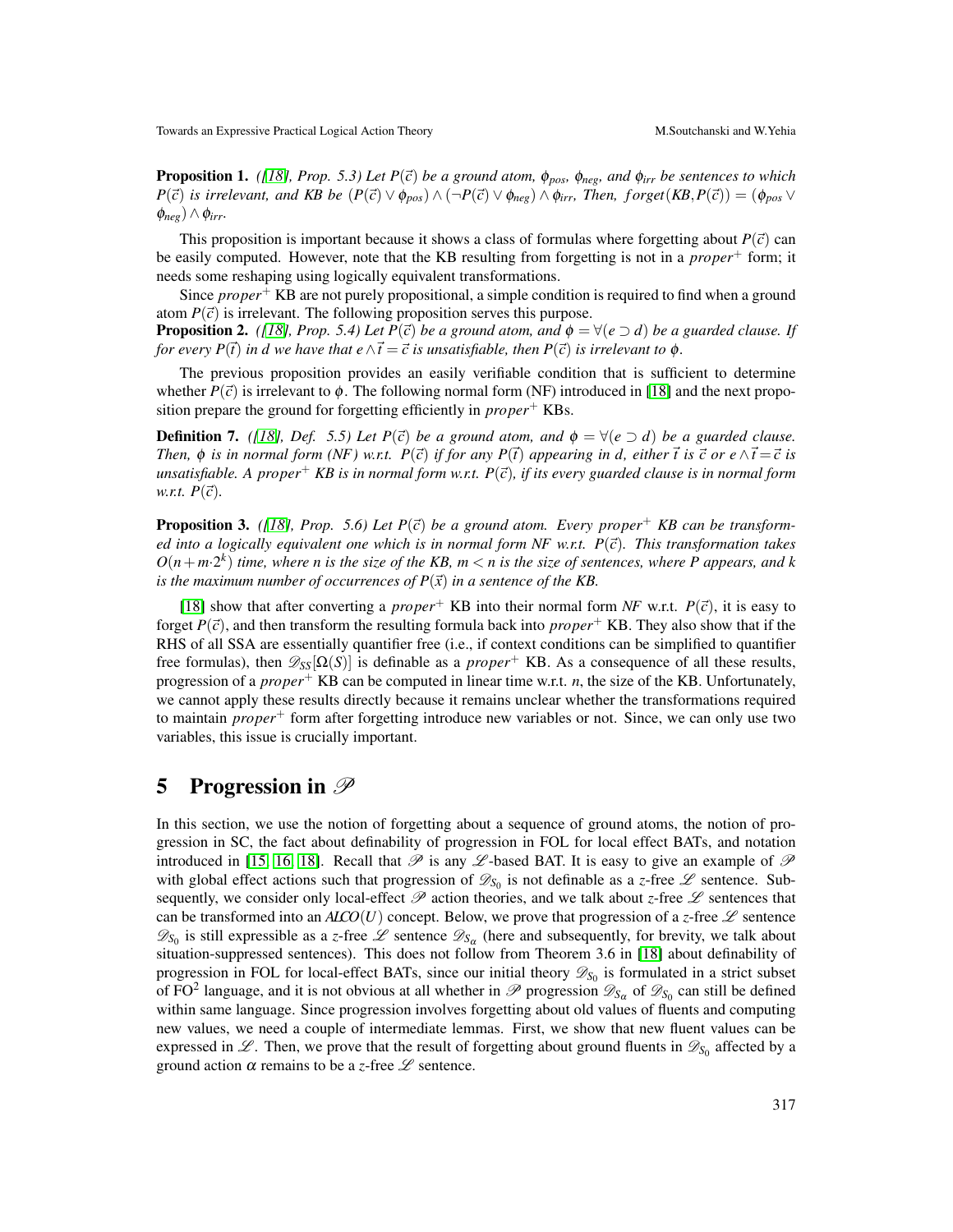<span id="page-11-0"></span>**Lemma 2.** Let  $\mathscr D$  be a local effect  $\mathscr P$ ,  $\alpha$  a ground action, and  $\Omega(S_0)$  be the characteristic set of  $\alpha$ *with respect to*  $\mathcal{D}$ *. Then*  $\mathcal{D}_{SS}[\Omega]$  *is a set of £ sentences without occurrences of z-variables, when the situation terms are suppressed.*

*Proof*: To compute new values, we instantiate  $\mathcal{D}_{SS}$  w.r.t.  $\Omega(S_0)$ , do simplification and obtain the set of sentences  $\mathscr{D}_{SS}[\Omega]$ . By Definition [6](#page-9-1) of  $\mathscr{D}_{SS}[\Omega]$ , it is a set of bi-conditionals, but each of them is simply syntactic sugar for:

$$
[\neg F(\vec{t},S_{\alpha}) \vee \Phi_{F}(\vec{t},\alpha,S_{0})] \wedge [\neg \Phi_{F}(\vec{t},\alpha,S_{0}) \vee F(\vec{t},S_{\alpha})]
$$

It is clear that if both *F* and  $\Phi_F$  are  $\mathscr L$  formulas, then so is the formula above. Moreover,

- $F(\vec{t}, S_{\alpha})$  is a ground fluent, so it is a  $\mathscr L$  formula when the term  $S_{\alpha}$  is suppressed.
- $\Phi_F(\vec{t}, \alpha, S_0)$  is of this form (after suppressing  $S_0$ ):

$$
\left[\bigvee_{i=1}^{pos} \phi_i^+(\vec{t}, t_{z_i}^{\vec{+}})\right] \vee \left[F(\vec{t}, S_0) \wedge \neg(\bigvee_{i=1}^{neg} \phi_i^-(\vec{t}, t_{z_i}^{\vec{-}}))\right]
$$

where each of  $\phi_i^+$  and  $\phi_i^-$  is an  $\mathscr{L}$ -formula without free variables. This is because replacing an action variable in a local effect SSA [\(2\)](#page-3-1) with a ground action, using UNA for actions, and applying  $\exists z(z=b \land \phi(z)) \equiv \phi(b)$  repeatedly yields *z*-free  $\mathscr{L}$ -formulas  $\phi_i^+$  and  $\phi_i^-$ . Indeed, recall that each context condition  $\phi_i$  is a formula with syntax  $\mathbf{F}^x \wedge \mathbf{F}^y$ , but eliminating  $\exists z$  and instantiating  $\phi_i$  with  $\vec{t}$  yields an  $\mathscr L$  formula. Hence,  $\Phi_F(\vec{t},\alpha,S_0)$  is an  $\mathscr L$  formula without any free variables.

One thing to note is that  $F(\vec{t},S_\alpha)$  and  $\Phi_F(\vec{t},\alpha,S_0)$  are not uniform in the situation term. However,  $F(\vec{t}, S_{\alpha})$  can never occur in  $\Phi_F$  or any RHS of SSA of other fluents because they are all uniform in *S*<sub>0</sub>. Also, none of the ground fluents in  $\Omega(S_0)$  to be subsequently forgotten are relevant to  $F(\vec{t}, S_\alpha)$  simply because it is the value of the fluent *F* at a different ground situation term  $S_\alpha$ , which makes it a totally different predicate from the point of view of forgetting. This can be easily verified using the syntactuc rule provided in Theorem [3](#page-8-1) for computing forgetting. For these reasons, we can replace  $F(\vec{t}, S_\alpha)$  temporarily by some atom  $F_t$  until forgetting about ground atoms in  $\Omega(S_0)$  is completed, and then put it back while preserving logical equivalence.  $\Box$ 

The next lemma shows that forgetting about ground atoms  $\Omega(S_0)$  in an L formula results in an L formula. Since by Theorem [4](#page-8-0) forgetting is computed using the syntactic substituiton denoted  $\phi[\theta]$ , it is sufficient to argue that  $\mathscr L$  formulas are invariant with respect to this syntactic transformation.

<span id="page-11-1"></span>Lemma 3. Let  $\phi$  be a  $F^x$  (or  $F^y$ ) formula and  $\theta$  a truth assignment to some of the atoms  $P(\vec{t}_j)$  occurring *in this formula (if any), then*  $\phi[\theta]$  *remains a*  $\mathbf{F}^{\text{x}}$  ( $\mathbf{F}^{\text{y}}$ ) *formula.* 

*Proof*: Recall that notation  $\phi[\theta]$ , introduced in [\[18\]](#page-17-15), means the result of replacing every occurrence of an atom  $P(\vec{x})$  in  $\phi$  by  $\bigvee_{j=1}^{m} (\vec{x} = \vec{t_j} \wedge \theta[P(\vec{t_j})]) \vee (\bigwedge_{j=1}^{m} \vec{x} \neq \vec{t_j}) \wedge P(\vec{x})$ , and recall explanations preceeding the formula [\(3\)](#page-8-2). We prove this lemma for  $\mathbf{F}^x$  and leave out the  $\mathbf{F}^y$  case because it is symmetrical. The proof is by induction on structure of the formula  $\phi$ . Let  $\phi$  be a  $\mathbf{F}^x$  formula. The **base case** is the atomic formulas:

- $\top$ ,  $\bot$ , and  $x = t$  are all unaffected by [ $\theta$ ] because they contain no *P*, so  $\phi[\theta] \equiv \phi$ .
- *P*( $\vec{t}$ ), where  $\vec{t}$  is a vector of constants and/or z-variables. If  $P(\vec{t}) \in \theta$ , then  $\phi[\theta] \equiv \theta[P(\vec{t})]$  which is either  $\top$  or  $\bot$ . Otherwise  $P(\vec{t}) \notin \theta$  and  $\phi[\theta] \equiv \phi$ .
- $P(x)$ , where x is a single variable (not a vector). Then  $\phi[\theta] \equiv \beta$ .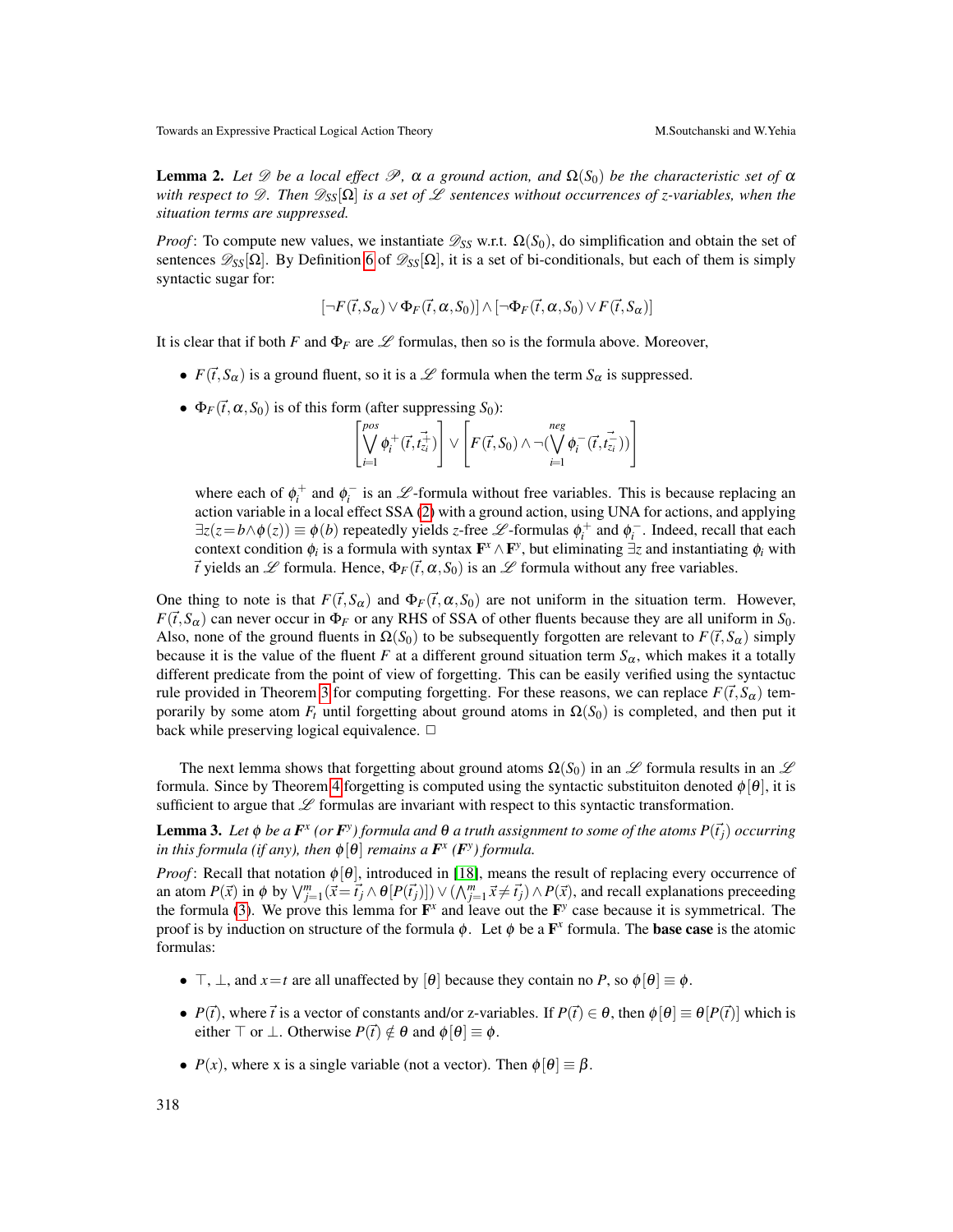•  $R(x,t)$ , where *t* is either a *z*-variable or a constant. This can be rewritten as  $\exists y.R(x,y) \land y = t$ , which is a non-atomic formula to be considered below.

It is clear that in all cases, the resulting formula is in  $\mathbf{F}^x$ .

**The induction step.** Assume  $F(x)$ , *A*, *B* are  $\mathbf{F}^x$  formulas such that  $F(x)[\theta]$ ,  $A[\theta]$ ,  $B[\theta]$  are also  $\mathbf{F}^x$ formulas, and  $F(y)$  is a  $\mathbf{F}^y$  formula such that  $F(y)[\theta]$  is also  $\mathbf{F}^y$  formula. Also, let  $R(x, y)$  be a binary predicate. The formula  $\phi$  can have one of the following non-atomic forms:

- $Qx.F(x)$ , where  $Q \in \{\exists, \forall\}$ . Then  $\phi[\theta] = Qx.F(x)[\theta]$ .
- *A*  $\wedge$  *B*, *A*  $\vee$  *B*, and  $\neg$ *A*. Then  $\phi[\theta] = A[\theta] \wedge B[\theta]$ ,  $\phi[\theta] = A[\theta] \vee B[\theta]$ , and  $\phi[\theta] = \neg A[\theta]$ , respectively.
- $\forall y R(x, y) \supset F(y)$ . Two cases, first when *P* is *R*, second when *P* is *F*. The latter is obvious. The former case is a long (but straightforward) sequence of FOL equivalent transformations, so we won't mention it here, but the result is that  $\phi[\theta]$  is a  $\mathbf{F}^x$  formula
- $\exists yR(x,y) \wedge F(y)$ . Similar to the above, we have two cases, the first when *P* is *R* and the second when *P* is *F*. The latter is easy and the former is laborious, but straightforward, and due to lack of space is omitted. But  $\phi[\theta]$  is a  $\mathbf{F}^x$  formula in both cases.

Thus, in all cases the resulting formula is a  $\mathbf{F}^x$  formula.  $\Box$ 

<span id="page-12-0"></span>Now, using the notation in [\(7\)](#page-9-0), we show that progression remains to be a *z*-free  $\mathscr L$  sentence. **Theorem 6.** Let  $\mathscr D$  be a local-effect BAT based on  $\mathscr L$  and  $\alpha$  a ground action. Let  $\Omega(s)$  be the charac*teristic set of*  $\alpha$ *. Then the following formula is a progression of*  $\mathscr{D}_{S_0}$  *w.r.t.*  $\alpha$  *and this formula is an*  $\mathscr L$ *sentence:* ^

$$
\bigvee UNA \wedge \bigvee_{\theta \in \mathscr{M}(\Omega(S_0))} (\bigwedge \mathscr{D}_{S_0} \wedge \bigwedge \mathscr{D}_{SS}[\Omega])[\theta] \ (S_\alpha/S_0) \tag{8}
$$

*Proof*: This is a consequence of Lemmas [\(2\)](#page-11-0), [\(3\)](#page-11-1) and Theorem 3.6 from [\[18\]](#page-17-15). Note that the final formula is uniform in  $S_\alpha$ . This theorem is important for our work because it shows for  $\mathscr P$  that if an initial theory  $\mathscr{D}_{S_0}$  is expressible as an *ALCO*(*U*)-like concept, then progression  $\mathscr{D}_{S_\alpha}$  is also expressible as an *ALCO*(*U*)-like concept.

# 6 Efficient Progression in *p* <sup>+</sup> KB

Theorem [6](#page-12-0) shows progression  $\mathscr{D}_{S_\alpha}$  can be translated to  $ALO(U)$ , but in a general case, the size of progression can be much larger than the size of  $\mathscr{D}_{S_0}$ . If one wants to solve the projection problem by computing progression for a sequence of action, then one has to find special cases of an initial theory  $\mathscr{D}_{S_0}$  such that the size of progression remains linear w.r.t. the size of  $\mathscr{D}_{S_0}$ . [\[18\]](#page-17-15) prove that progression is computationally tractable if an initial  $\mathscr{D}_{S_0}$  is in *proper*<sup>+</sup> form, where *proper*<sup>+</sup> theories generalize databases by allowing incomplete disjunctive knowledge about some of the named elements of the domain [\[13\]](#page-17-17). A *proper*<sup>+</sup> knowledge base (KB) is more general than a *proper* KB, which is equivalent to a possibly infinite consistent set of ground literals. We show that in  $\mathscr{P}$ , if  $\mathscr{D}_{S_0}$  is a set of *proper*<sup>+</sup> formulas that can be translated into  $A\text{LCO}(U)$ , then progression of  $\mathscr{D}_{S_0}$  in our new normal form can be computed efficiently, and the normal form can be maintained without introducing any new variables. To achieve this, we show that a KB in our new normal form remains in the same normal form after forgetting about old values of fluents. The fact that forgetting in our normal form KB can be accomplished without introducing new variables is novelty that does not follow from [\[18\]](#page-17-15).

Let *e* be an *ewff*, a well-formed formula whose only predicate is equality, and let a clause *d* be a disjunction of literals. Recall that the universal closure  $\forall (e \supset d)$  is called a *guarded clause*, or a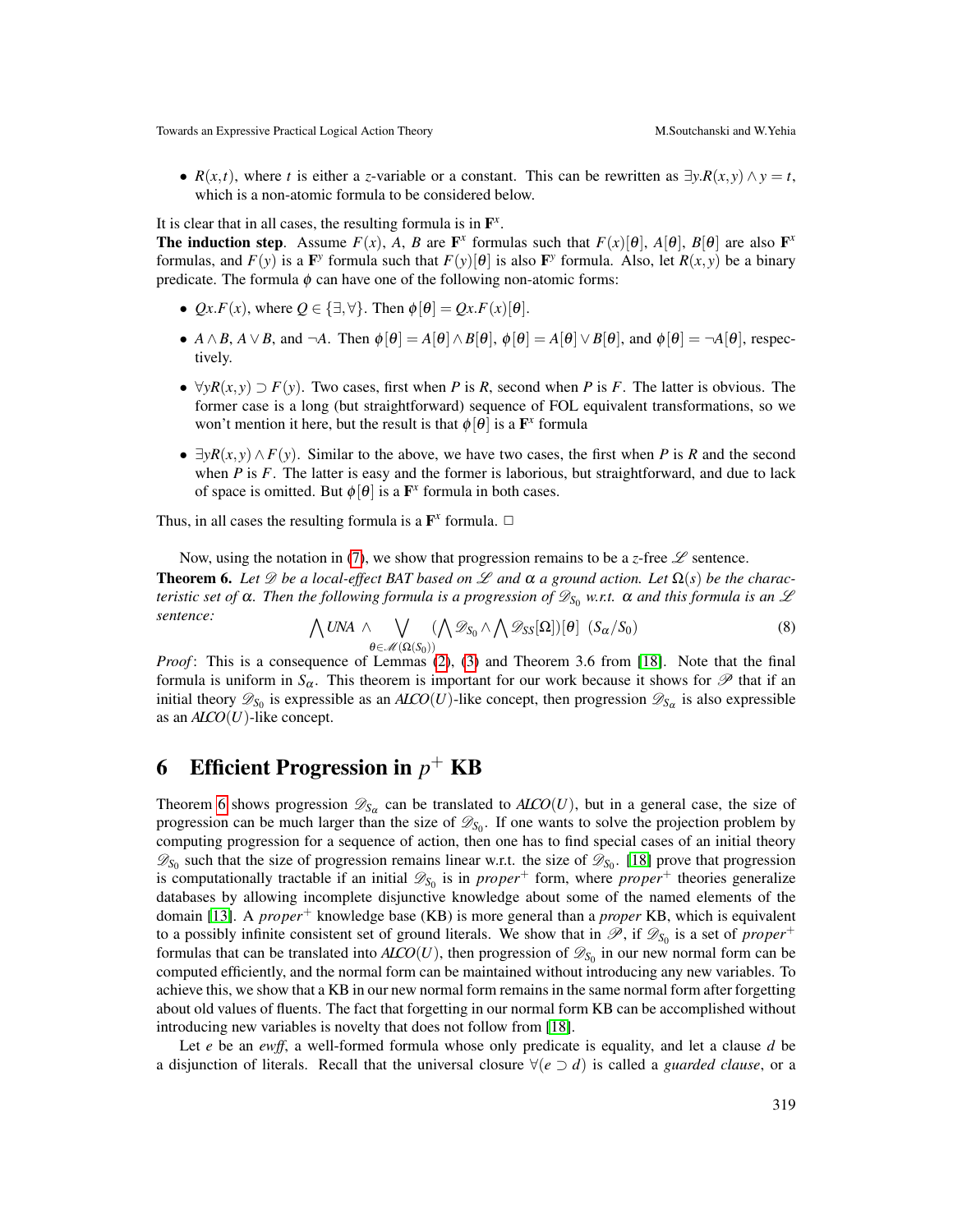*proper*<sup>+</sup>-formula, and a KB is called *proper*<sup>+</sup> if it is a finite non-empty set of guarded clauses supplemented with the axioms of equality and the set of UNA for constants. We are going to use a  $p^+$ normal form in which forgetting can be accomplished without introducing new variables. The new form is logically equivalent to the *proper*<sup>+</sup> normal form, but it is more handy for our purposes. In addition, there is no increase in the size when a  $proper<sup>+</sup>$  formula is transformed into  $p<sup>+</sup>$  form.

**Definition 8.** We say that a disjunction of guarded clauses  $\bigvee_i \forall (e_i \supset d_i)$  is a  $p^+$  formula. A  $p^+$  KB is a *finite set of p*<sup>+</sup> *formulas (plus axioms of equality and UNA for constants).*

We would like to show that a KB in our  $p^+$  normal form can be equivalently transformed into the same normal form after forgetting about old values of fluents, and none of the intermediate logical transformations require introducing new variables to preserve logical equivalence. Working with  $p^+$  KB requires logically equivalent transformations using ∀-quantifiers applied to disjunctions. To ensure these transformations do not need fresh variables to preserve equivalence, we introduce auxiliary technical notions.

**Definition 9.** Let S<sub>i</sub> be a set of variables that occur in a guarded clause  $\forall (e_i \supset d_i)$ . Let  $\mathcal{S} =$  ${S_1, S_2, \ldots, S_n}$  *be a collection of these sets such that they are pairwise disjoint. We call a p<sup>+</sup> <i>formula*  $\phi = \bigvee_i \forall (e_i \supset d_i)$  separable w.r.t.  $\mathscr{S}$  iff for each guarded clause  $\forall (e_i \supset d_i)$  the free variables of  $e_i \supset d_i$ *are a subset of one and only one set in*  $\mathcal{S}$ *.* 

#### **Definition 10.** Let capacity( $\mathcal{S}$ ) be the maximum number of variables in a set from  $\mathcal{S}$ .

Our goal is to transform a KB into a form such that forgetting about a ground atom  $P(\vec{c})$  becomes a simple syntactic operation. Note that the easiest case for forgetting about a ground atom  $P(\vec{c})$  in a formula  $\phi_{irr}$  is when  $P(\vec{c})$  is *irrelevant* to  $\phi_{irr}$ , or formally, when  $forget(\phi_{irr}, P(\vec{c})) \equiv \phi_{irr}$ . For example, this applies when a formula  $\phi_{irr}$  has no occurrences of *P*. Otherwise, let's consider a ground (for the sake of simplicity) KB where all clauses mention a predicate symbol *P* at most once. Then, using distributivity  $((a \vee P(\vec{c})) \wedge (b \vee P(\vec{c}))) \equiv (a \wedge b \vee P(\vec{c}))$ , we can collect all sub-formulas from clauses that mention  $P(\vec{c})$  into a single conjunction  $\phi_{pos}$ . Similarly, we can collect all sub-formulas from clauses that mention  $\neg P(\vec{c})$  into a single conjunction  $\phi_{neg}$ . Then, we can use the following simple observation to forget about  $P(\vec{c})$  easily. Let  $P(\vec{c})$  be a ground atom,  $\phi_{pos}$ ,  $\phi_{neg}$ , and  $\phi_{irr}$  be sentences to which  $P(\vec{c})$  is  $\text{irrelevant, and } KB$  be  $(P(\vec{c}) \vee \phi_{pos}) \wedge (\neg P(\vec{c}) \vee \phi_{neg}) \wedge \phi_{irr}$ , Then,  $forget(KB, P(\vec{c})) = (\phi_{pos} \vee \phi_{neg}) \wedge \phi_{irr}$ . Now, we would like to elaborate these observations in the context of  $p^+$  KBs that have  $\forall$ -quantifiers. This preliminary discussion motivates the subsequent developments.

**Proposition 4.** Let  $\phi = \bigvee_i \forall (e_i \supset d_i)$  be a  $p^+$  formula. If for each  $d_i$  and for every  $P(\vec{t})$  in  $d_i$  the formula  $(e_i \wedge \vec{t} = \vec{c})$  *is unsatisfiable, then*  $P(\vec{c})$  *is irrelevant to*  $\phi$ *.* 

We are ready to define a new normal form  $NF_+$  that accommodates disjunctions of guarded clauses. Our definition takes into account separability of variables that is important for equivalent transformations with  $\forall$  such as  $\forall y(A(x) \lor B(y)) \equiv A(x) \lor \forall yB(y)$ .

**Definition 11.** Let  $\mathcal{K}$  be a  $p^+$  KB,  $\mathcal{S}'$  be a collection of pairwise disjoint sets of variables and  $P(\vec{c})$ *be a ground atom. Then,*  $\mathscr K$  *is in NF*+ *normal form w.r.t P(* $\vec c$ *), called NF*+ $(\mathscr K, P(\vec c))$ *, if*  $\mathscr K = {\phi \mid \phi =$  $\forall$ <sub>*i*</sub> ∀( $e$ <sub>*i*</sub> ⊃  $d$ *i*)} *such that* 

- *1.* each formula  $\phi \in \mathcal{K}$  is separable w.r.t.  $\mathcal{S}'$ ,
- *2.* in each  $\phi \in \mathcal{K}$ , for any  $P(\vec{t})$  appearing in any  $d_i$ , either  $\vec{t}$  is  $\vec{c}$  or  $(e_i \wedge \vec{t} = \vec{c})$  is unsatisfiable.

The crucial fact is that a  $p^{+}$  KB can be normalized without introducing new variables.

<span id="page-13-0"></span>**Theorem 7.** Let  $\mathscr S$  be a collection of sets of variables such that these sets are pairwise disjoint, and *capacity*( $\mathscr{S}$ ) = *m* for some integer *m* > 0*.* Let  $\mathscr{K}$  be a KB of  $p^+$  formulas that are separable w.r.t.  $\mathscr{S}$ , and let  $P(\vec{c})$  be a ground atom. Then,  $\mathscr{K}$  can be transformed into a KB in NF<sub>+</sub> normal form w.r.t  $P(\vec{c})$ , such that each constituent formula  $\phi = \bigvee_i \forall (e_i \supset d_i)$  is separable w.r.t. a collection  $\mathscr{S}'$  of pairwise *disjoint sets of variables,*  $\mathscr{S} \subseteq \mathscr{S}$ , and capacity $(\mathscr{S}') = m$ .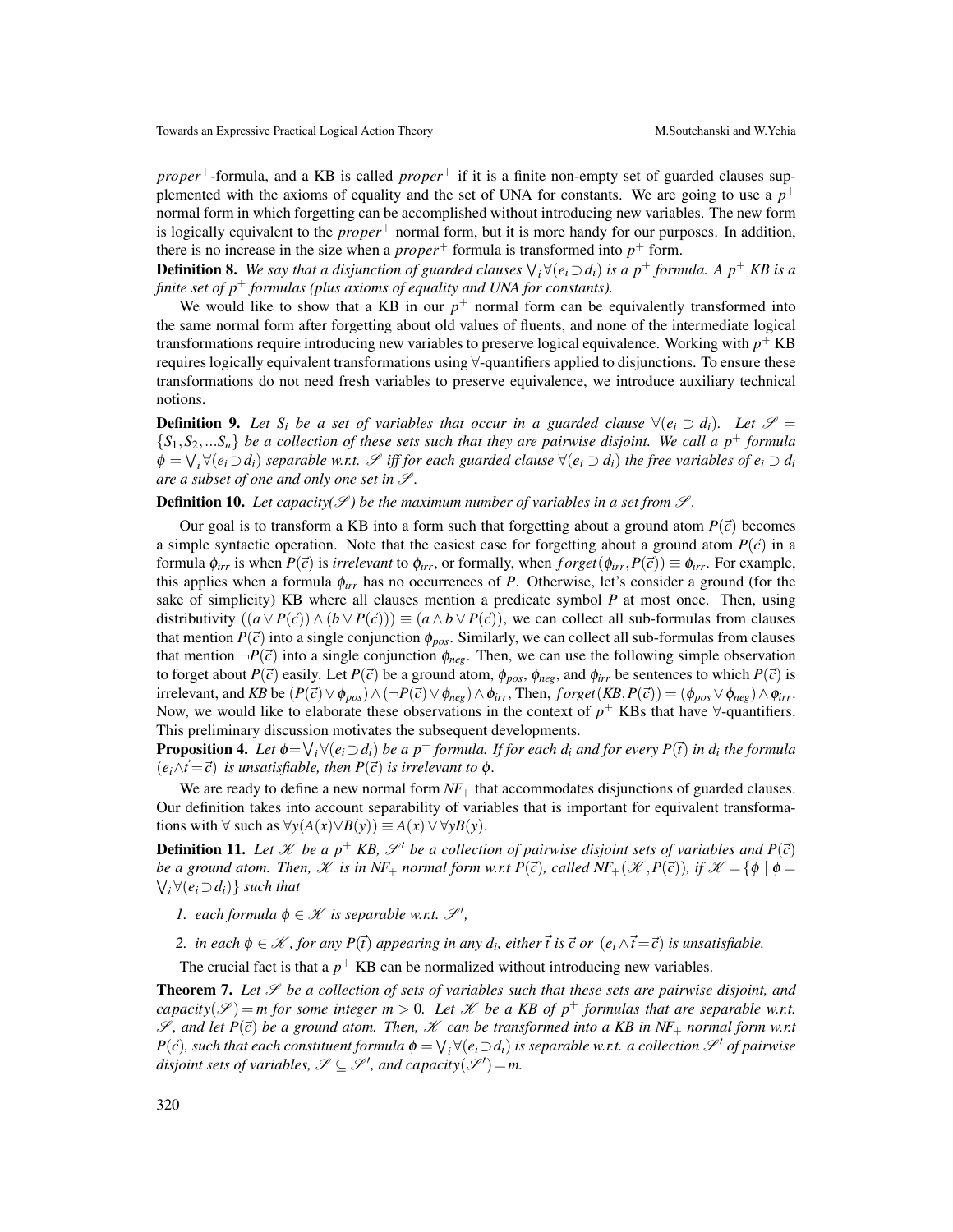**Proof**: Let  $\phi = \bigvee_i^n \forall (e_i \supset d_i) \in \mathcal{K}$  be an arbitrary  $p^+$  formula separable w.r.t.  $\mathcal{S}$ . Since  $\phi$  is separable w.r.t.  $\mathscr{S}$ , any  $\forall$ -clause in  $\phi$  has at most *m* variables, and any two guarded clauses either share variables from the same set  $S_i \in \mathscr{S}$ , or have no variables in common. In the former case, we can rename the variables in those  $\forall$ -clauses which share variables from  $S_i$ . Each time, when renaming, we create a new temporary set of variables  $S_i^*$  of size at most *m* and add it to  $\mathscr{S}$ . Let  $\mathscr{S}'$  be the resulting expanded collection of sets. For any  $S_i$ ,  $S_l \in \mathcal{S}'$ , we have by construction that  $S_i \cap S_l = \emptyset$  and *capacity*( $\mathcal{S}'$ ) = *capacity*( $\mathscr{S}'$ ). Now, we use  $\mathscr{S}'$  to perform the following transformation.

1. Convert  $\phi$  into *proper*<sup>+</sup> by moving all  $\forall$  quantifiers to the front of  $\phi$ . The resulting formula – call it  $\phi_p$  – has the form

$$
\forall (e_1 \supset d_1 \vee e_2 \supset d_2 \vee \dots \vee e_n \supset d_n)
$$

where each clause  $e_i \supset d_i$  uses variables from one and only one set in  $\mathscr{S}'$ , and no two clauses share any variables.

2. Rearrange  $\phi_p$  to look like this:

$$
\forall (e_1 \wedge e_2 \ldots \wedge e_n \supset (d_1 \vee d_2 \vee \ldots \vee d_n))
$$

which is a single guarded clause of the form  $\forall (E \supset D)$ . We would like to transform this guarded clause into the regular *NF* w.r.t. the atom  $P(\vec{c})$ .

3. Compute the set  $\Theta$  as follows. Let  $P(\vec{t}_1), \ldots, P(\vec{t}_k)$  be all the occurrences of P in the rearranged D of  $\phi_p$ . Then

$$
\Theta = \{ \bigwedge\nolimits_{i=1}^k \vec{t}_i \circ_i \vec{c} \mid \circ_i \in \{ =, \neq \} \}
$$

- <span id="page-14-1"></span><span id="page-14-0"></span>4. For each combination  $\theta \in \Theta$  do the following
	- (a) let  $d' = d'_1 \vee \ldots \vee d'_n$ , where each  $d'_j$  is same as  $d_j$ , but with every  $P(\vec{t})$  replaced by  $P(\vec{c})$ , if  $\vec{t} = \vec{c} \in \theta$ .
	- (b) define  $e' = e \wedge \theta = e_1 \wedge e_2 \wedge \ldots \wedge e_n \wedge \vec{t_1} \circ_1 \vec{c} \wedge \ldots \wedge \vec{t_k} \circ_k \vec{c}$
	- (c) transform  $\forall (e' \supset d')$  back into  $p^+$  while maintaining the separability wrt  $\mathscr{S}'$ . Call the resulting formula  $\phi[\theta]$ .
- <span id="page-14-2"></span>5. Let  $NF_+(\phi, P(\vec{c}))$  be the set  $\{\phi[\theta] \mid \theta \in \Theta\}.$
- 6. Then,  $NF_+(\mathcal{K}, P(\vec{c}))$  is the union of  $NF_+(\phi, P(\vec{c}))$  for all  $\phi \in \mathcal{K}$ .

Note we added formulas in step [\(4b\)](#page-14-0) only, while step [\(4a\)](#page-14-1) only removed formulas. In [\(4b\)](#page-14-0), equalities of the form  $\vec{t}_i \circ_i \vec{c}$  were added, where each  $\vec{t}_i$  is a vector of variables that belongs in one and only one set from  $\mathscr{S}'$  simply because the clause with the atom  $P(\vec{t}_i)$ , from which  $\vec{t}_i$  came from, is separable w.r.t.  $\mathscr{S}'$ . Hence, step [\(4c\)](#page-14-2), which involves moving  $\forall$  inside the formula, is a logically equivalent transformation. Finally, temporary variables were renamed back to old variables.  $\Box$ 

For a given ground atom  $P(\vec{c})$ , converting a  $p^+$  KB into  $N_{+}$  produces only three different types of *p*<sup>+</sup> formulas with sub-formulas  $\phi_{pos}$ ,  $\phi_{neg}$ ,  $\phi_{irr}$  such that  $P(\vec{c})$  is irrelevant to them: formula of structure *P*(~*c*)∨φ*pos* is called *pos*-type formula, formula of structure ¬*P*(~*c*)∨φ*neg* is called *neg*-type formula, *irr*type formulas  $\phi_{irr}$  have no occurrences of  $P(\vec{c})$ . As explained above, forgetting about  $P(\vec{c})$  in  $NF_+$  can be easily accomplished. Moreover, we prove that the KB resulting from forgetting about  $P(\vec{c})$  can be easily transformed back into the  $p^+$  KB while preserving capacity (i.e., without introducing new variables).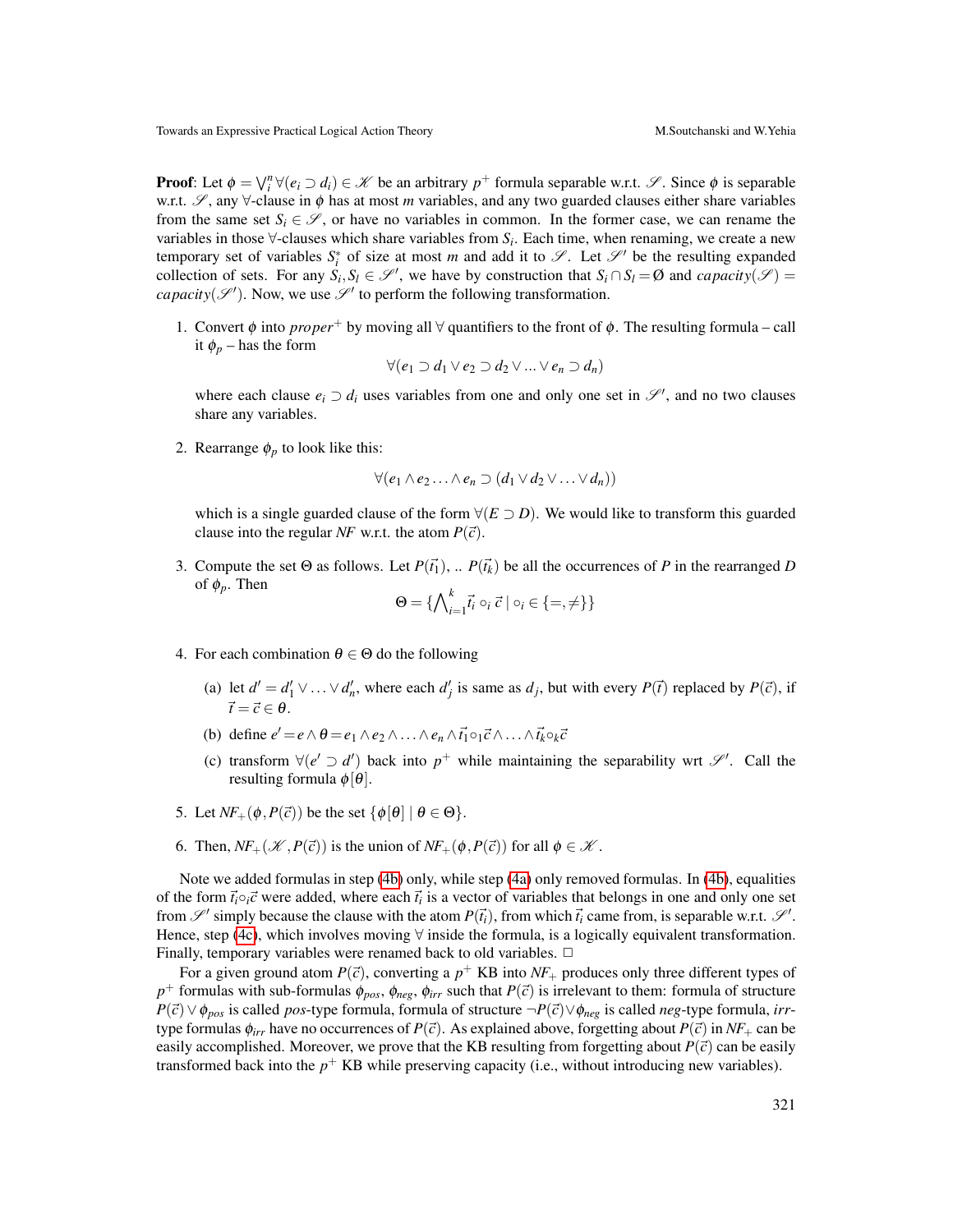<span id="page-15-0"></span>**Theorem 8.** Let  $\mathscr S$  be a collection of sets of variables such that the sets in each collection are pairwise *disjoint, and capacity*( $\mathcal{S}$ ) = *m* for some integer  $m > 0$ . Let  $\mathcal{K}$  be a  $p^+$  KB of formulas that are *separable w.r.t.*  $\mathscr{S}$ , and  $P(\vec{c})$  *be a ground atom. Then, the result of forgetting*  $P(\vec{c})$  *in*  $\mathscr{K}$  *is a p*<sup>+</sup>  $KB$ of formulas that are separable w.r.t. a collection of pairwise disjoint sets of variables  $\mathscr{S}^{\prime}$  such that  $\mathscr{S} \subseteq \mathscr{S}$ ' and capacity $(\mathscr{S}') = m$ .

*Proof*: First convert  $K$  into  $NF_+(\mathcal{K}, P(\vec{c}))$ , a  $NF_+$  normal form w.r.t.  $P(\vec{c})$ , and then consider the conjunction of formulas in this  $NF_+$  form of  $\mathcal K$ . Since each  $p^+$  formula has one of the three types, group together  $p^+$  formulas of same type w.r.t  $P(\vec{c})$ , and using the distributivity law  $((a \lor p) \land (b \lor p)) \equiv$  $(a \wedge b \vee p)$  rewrite the conjunction as:

$$
(P(\vec{c}) \vee \bigwedge^i \phi_{pos}) \wedge (\neg P(\vec{c}) \vee \bigwedge^j \phi_{neg}) \wedge \bigwedge^i \phi_{irr},
$$

where *i* and *j* are the number of *pos*- and *neg*-type formulas, respectively; they are linear in the number of formulas containing  $P(x)$  and  $\neg P(x)$  in  $\mathcal{K}$ , respectively. Using Proposition [1,](#page-10-0) forgetting  $P(\vec{c})$  in this formula yields

$$
(\bigwedge^i \phi_{pos} \vee \bigwedge^j \phi_{neg}) \wedge \bigwedge \phi_{irr}.
$$

Finally, apply the distributivity law to get the following

$$
\bigwedge^{i \cdot j} (\phi_{pos} \vee \phi_{neg}) \wedge \bigwedge \phi_{irr},\tag{9}
$$

which is the final result of forgetting  $P(\vec{c})$  in  $\mathcal X$  and is a  $p^+$  KB. One may expect that  $i \cdot j$  is  $O(n)$ , where *n* is the number of formulas in  $\mathcal{K}$ ; also, the number of  $\phi_{irr}$  is  $O(n)$ . It is obvious that each  $p^+$  formula  $\phi_{pos} \vee \phi_{neg}$  is separable w.r.t. S', because each  $\phi_{pos}$  and  $\phi_{neg}$  is separable w.r.t S' (by definition of the normal form  $NF_{+}$ ).  $\Box$ 

Since our proof shows that the transformations do not incur any increase in the sizes of the formulas, the complexity of forgetting is as in [\[18\]](#page-17-15): linear w.r.t. the size of a KB.

Once forgetting has been completed, the maximum number of variables in any guarded clause does not exceed the initial *capacity*( $\mathscr{S}$ ) of a KB that is transformed back into  $p^+$  form. Consequently, we can accomplish forgetting in our action theory  $\mathscr{P}$ , if we start with an initial theory  $\mathscr{D}_{S_0}$  that is both in  $p^+$  normal form and that is a *z*-free  $\mathscr L$  sentence. The intersection of these two languages should be expressive enough for applications.

Regarding the connection between  $A\text{LCO}(U)$  and  $p^+$ , it is clear that the intersection of  $\mathscr L$  and the language for defining *p* <sup>+</sup> KBs restricts the capacity of guarded clauses to 2 since *ALCO*(*U*) is a fragment of FO<sup>2</sup>. In  $\mathscr{P}$ , if context formulas  $\mathbf{F}^{\chi}$  and  $\mathbf{F}^{\gamma}$  are *essentially quantifier free* (i.e., if context conditions can be simplified to quantifier free formulas), then  $\mathcal{D}_{SS}[\Omega]$  can be converted to CNF of literals, and then into a  $p^+$  KB. Therefore, by Theorem [6,](#page-12-0) since  $\mathscr{D}_{SS}[\Omega]$  is  $O(1)$  in size ( $\mathscr{D}_{SS}$  is a fixed input), the only potentially large input that matters is  $\mathscr{D}_{S_0}$ . The number of affected ground fluent literals that should be forgotten is limited by the structure of the  $\mathcal{D}_{SS}$ , i.e., it can be considered a constant. Therefore, we would apply a constant number of forgetting operations, each operation increasing the size of  $\mathscr{D}_{S_0}$ linearly. Overall, this yields progression  $\mathscr{D}_{S_\alpha}$  that is linear w.r.t  $\mathscr{D}_{S_0}$ . Once an initial theory  $\mathscr{D}_{S_0}$  has been progressed, the projection problem can be solved using any *ALCO*(*U*) satisfiability solver.

#### 7 Discussion and Future Work

The situation calculus (SC) is a well known and popular logical theory for reasoning about changes caused by events and actions. There are several different formulations of SC. According to John Mc-Carthy the history is the following: "[\[20\]](#page-17-19) proposed mathematical logic as a tool for representing facts about the consequences of actions and using logical reasoning to plan sequences of actions that would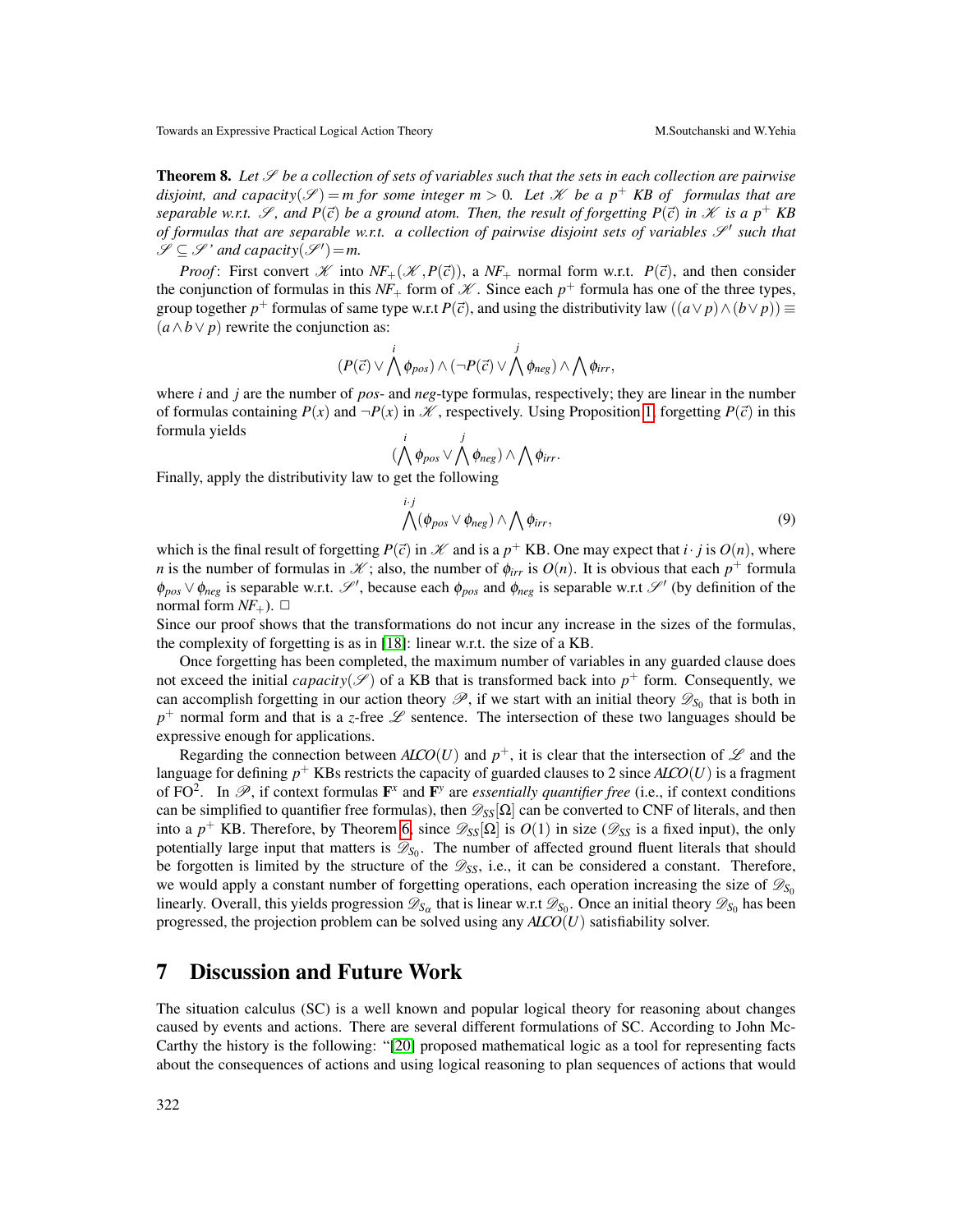achieve goals. Situation calculus as a formalism was proposed in [\[21\]](#page-17-20) and elaborated in [\[25\]](#page-18-6). The name situation calculus was first used in [\[25\]](#page-18-6) but wasn't defined there. [\[22\]](#page-17-21) proposed to solve the frame and qualification problems by circumscription, but the proposed solution to the frame problem was incorrect. [\[29\]](#page-18-7) and [\[28\]](#page-18-2) describe several situation calculus formalisms and give references" (see the footnote 4 in [\[24\]](#page-18-8)). Unfortunately, the projection problem is undecidable in the SC in general without making strong assumptions such as DCA (i.e., essentially reducing the logical action theory to a propositional one) and CWA (i.e., allowing only data bases with complete knowledge as initial theories).

Main contributions of our paper are as follows. First, we define a logical theory  $\mathscr P$  integrating reasoning about action with DLs such that  $\mathscr P$  is more expressive than theories from [\[10,](#page-17-10) [11\]](#page-17-9). For example, in  $\mathscr{P}$ , there are no restrictions on arity of actions functions. Second, Theorem [2](#page-6-1) (regression in  $\mathscr{P}$ ) shouldn't be underestimated. It shows existing ontologies (with a general *ALCO*(*U*) static TBox) can be seamlessly integrated with  $\mathcal{P}$ . To the best of our knowledge, this seamless integration of DLs and reasoning about actions has never been proposed before. For example, [\[3,](#page-17-6) [11\]](#page-17-9) allowed only acyclic dynamic TBox (that can be easily added to  $\mathscr P$  too). Third, Theorem [6](#page-12-0) is a new non-trivial statement that doesn't follow from [\[18\]](#page-17-15). It is important because it guarantees that progression of *ALCO*(*U*) KBs can still be formulated in the same language, and consequently, one can continue computing progression for subsequent actions. Fourth, Theorems [7](#page-13-0) and [8](#page-15-0) are proved using new techniques. They don't follow from [\[18\]](#page-17-15), where progression was studied in FOL. They are important because we have to prove that transforming a KB back into our normal form (after forgetting in our normalized KB) can be done without introducing new variables. We have to do all logically equivalent transformations without adding new variables since our KBs should be formulated in a fragment of *FO*<sup>2</sup> .

Our regression in  $\mathscr P$  had been successfully implemented in XML and C++ [\[31\]](#page-18-4) and extensively tested on half a dozen benchmark domains [\[12,](#page-17-11) [31\]](#page-18-4). In [\[12\]](#page-17-11), ADL versions of several planning specifications (considered as FOL theories, without grounding) have been manually translated from PDDL (Planning Domains Definition Language) into XML encoding of  $\mathscr{P}$ . Note that STRIPS planning domains are trivial. When fluents have more than two object arguments, they can be rephrased using simpler fluents if arguments vary over finite ranges: see examples of such transformations in Section 5.2 of [\[11\]](#page-17-9). An implementation of progression in  $\mathscr P$  is ongoing: see the pseudo-code at http://www.scs.ryerson.ca/mes/dl2012.zip

An approach to integrating DLs and reasoning about actions proposed in [\[3\]](#page-17-6) inspired a number of subsequent papers including [\[11\]](#page-17-9), where the reader can find extensive comparison and discussion. The approach proposed in [\[3\]](#page-17-6) is expressive, and it can be used to represent many popular AI action theories. However, one can answer only ground projection queries using their approach, but Theorem [2](#page-6-1) shows we can use regression to answer projection queries with quantifiers over object arguments in fluents. Also, our regression can be used to solve the projection problem in a BAT where some actions have global effects, but the approach proposed in [\[3\]](#page-17-6) can answer projection queries only in local effect BATs. In any case, it is important to compare our implementations with an implementation based on [\[3\]](#page-17-6) for the common classes of queries and theories. An empirical assessment can use a few planning domains and a number of other benchmarks. The first step in this direction is taken in [\[32\]](#page-18-9).

All other related publications are very extensively discussed in [\[3,](#page-17-6) [4,](#page-17-8) [11,](#page-17-9) [17\]](#page-17-7).

### Acknowledgements

Thanks to the Natural Sciences and Engineering Research Council of Canada (NSERC), to the Department of Computer Science of Ryerson University and to the Department of Computer Science and Engineering of York University for providing partial financial support. We are grateful to Giuseppe De Giacomo and Yilan Gu for discussions at an earlier stage of this research.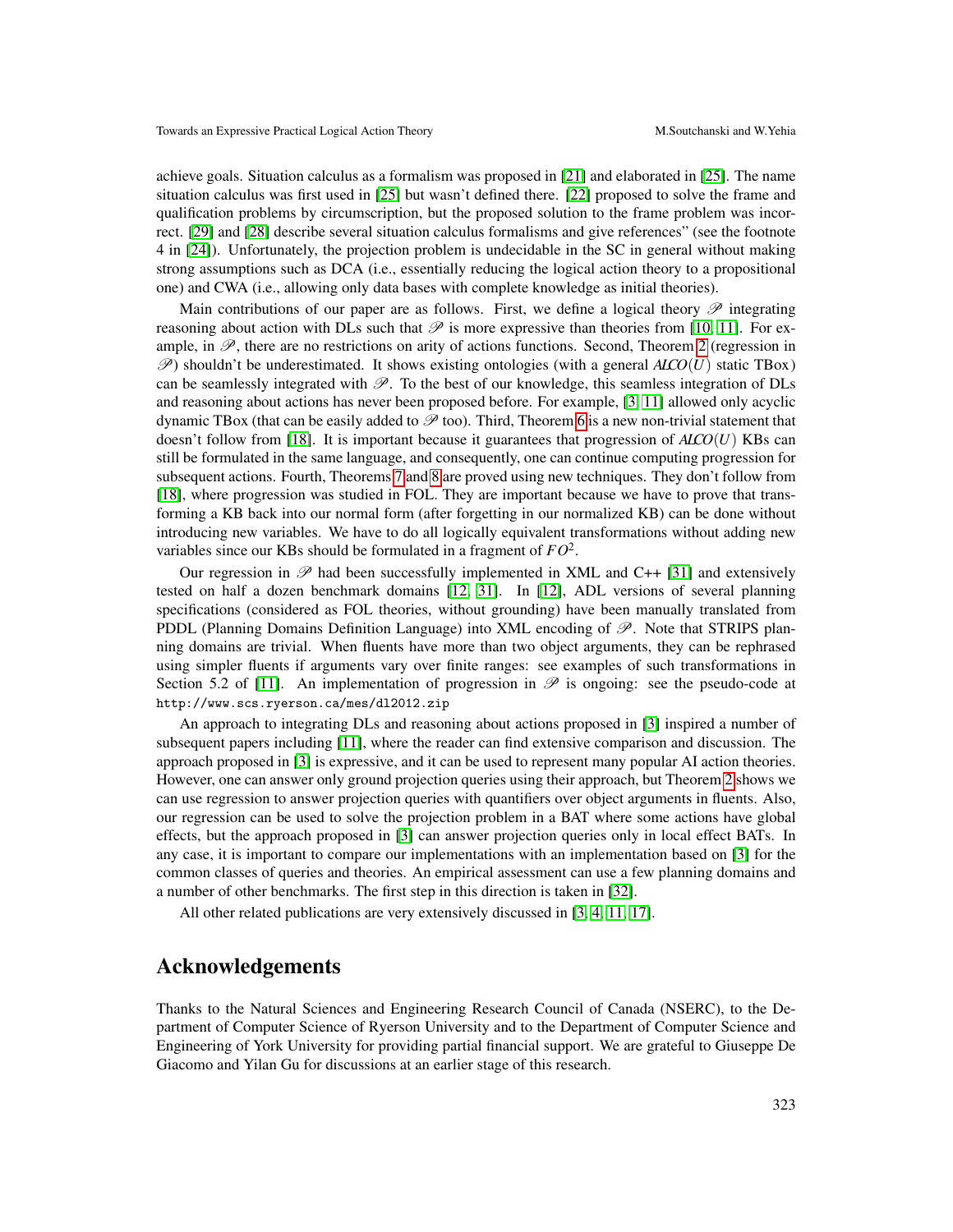#### References

- <span id="page-17-3"></span>[1] Alessandro Artale and Enrico Franconi. A survey of temporal extensions of description logics. *Ann. Math. Artif. Intell.*, 30(1-4):171–210, 2000.
- <span id="page-17-13"></span>[2] Franz Baader, Ian Horrocks, and Ulrike Sattler. Description Logics. In *Handbook of Knowledge Representation*, pages 135–179. Elsevier, 2007.
- <span id="page-17-6"></span>[3] Franz Baader, Carsten Lutz, Maja Miliĉić, Ulrike Sattler, and Frank Wolter. Integrating Description Logics and Action Formalisms: First Results. In *Proceedings of the 20th AAAI Conference*, pages 572–577, Pittsburgh, PA, USA, 2005.
- <span id="page-17-8"></span>[4] Diego Calvanese, Giuseppe De Giacomo, Maurizio Lenzerini, and Riccardo Rosati. Actions and Programs over Description Logic Ontologies. In *Description Logics Workshop (DL-2007)*, 2007.
- <span id="page-17-4"></span>[5] Liang Chang, Zhongzhi Shi, Tianlong Gu, and Lingzhong Zhao. A Family of Dynamic Description Logics for Representing and Reasoning About Actions. *Journal of Automated Reasoning*, 49(1):1–52, 2012.
- <span id="page-17-12"></span>[6] Bernardo Cuenca Grau, Ian Horrocks, Boris Motik, Bijan Parsia, Peter F. Patel-Schneider, and Ulrike Sattler. OWL 2: The next step for OWL. *J. Web Sem.*, 6(4):309–322, 2008.
- <span id="page-17-2"></span>[7] Giuseppe De Giacomo, Luca Iocchi, Daniele Nardi, and Riccardo Rosati. A theory and implementation of cognitive mobile robots. *J. Log. Comput.*, 9(5):759–785, 1999.
- <span id="page-17-1"></span>[8] Giuseppe De Giacomo and Maurizio Lenzerini. PDL-based framework for reasoning about actions. In Marco Gori and Giovanni Soda, editors, *AI\*IA*, volume 992 of *Lecture Notes in Computer Science*, pages 103–114. Springer, 1995.
- <span id="page-17-0"></span>[9] Premkumar T. Devanbu and Diane J. Litman. Taxonomic plan reasoning. *Artif. Intell.*, 84(1-2):1–35, 1996.
- <span id="page-17-10"></span>[10] Yilan Gu. *Advanced Reasoning about Dynamical Systems*. PhD thesis, Department of Computer Science, University of Toronto, Canada, 2010.
- <span id="page-17-9"></span>[11] Yilan Gu and Mikhail Soutchanski. A Description Logic Based Situation Calculus. *Ann. Math. Artif. Intell.*, 58(1-2):3–83, 2010.
- <span id="page-17-11"></span>[12] Ekaterina Kudashkina. *An Empirical Evaluation of the Practical Logical Action Theory (Undergrad. Thesis)*. Dep. of Comp. Science, Ryerson University, Toronto, Canada, 2011.
- <span id="page-17-17"></span>[13] Gerhard Lakemeyer and Hector J. Levesque. Evaluation-Based Reasoning with Disjunctive Information in First-Order Knowledge Bases. In *Proc. of KR-02*, pages 73–81, 2002.
- <span id="page-17-18"></span>[14] Hector J. Levesque. A completeness result for reasoning with incomplete first-order knowledge bases. In *KR*, pages 14–23, 1998.
- <span id="page-17-14"></span>[15] Fangzhen Lin and Ray Reiter. Forget It! In *Proceedings of the AAAI Fall Symposium on Relevance*, pages 154–159, 1994.
- <span id="page-17-16"></span>[16] Fangzhen Lin and Raymond Reiter. How to Progress a Database. *Artificial Intelligence*, 92:131–167, 1997.
- <span id="page-17-7"></span>[17] Hongkai Liu, Carsten Lutz, Maja Milii, and Frank Wolter. Reasoning About Actions Using Description Logics with General TBoxes. In *Logics in Artificial Intelligence*, volume 4160 of *Lecture Notes in Computer Science*, pages 266–279. Springer Berlin / Heidelberg, 2006.
- <span id="page-17-15"></span>[18] Yongmei Liu and Gerhard Lakemeyer. On First-Order Definability and Computability of Progression for Local-Effect Actions and Beyond. In Craig Boutilier, editor, *IJCAI*, pages 860–866, 2009.
- <span id="page-17-5"></span>[19] Carsten Lutz and Ulrike Sattler. A Proposal for Describing Services with DLs. In *Proc. of the 15th Intl Workshop on Description Logics*, 2002.
- <span id="page-17-19"></span>[20] John McCarthy. Programs with common sense. In *Mechanisation of Thought Processes, Proceedings of the Symposium of the National Physics Laboratory*, pages 77–84, London, U.K., 1959. Her Majesty's Stationery Office. Reprinted in [\[23\]](#page-18-10).
- <span id="page-17-20"></span>[21] John McCarthy. Situations, actions and causal laws. Memo 2, Stanford University, Department of Computer Science, 1963. Reprinted in: "Semantic Information Processing" (M.Minsky, ed.), The MIT Press, Cambridge (MA), 1968, pages 410-417.
- <span id="page-17-21"></span>[22] John McCarthy. Applications of circumscription to formalizing common sense knowledge. *Artificial Intelligence*, 28:89–116, 1986.